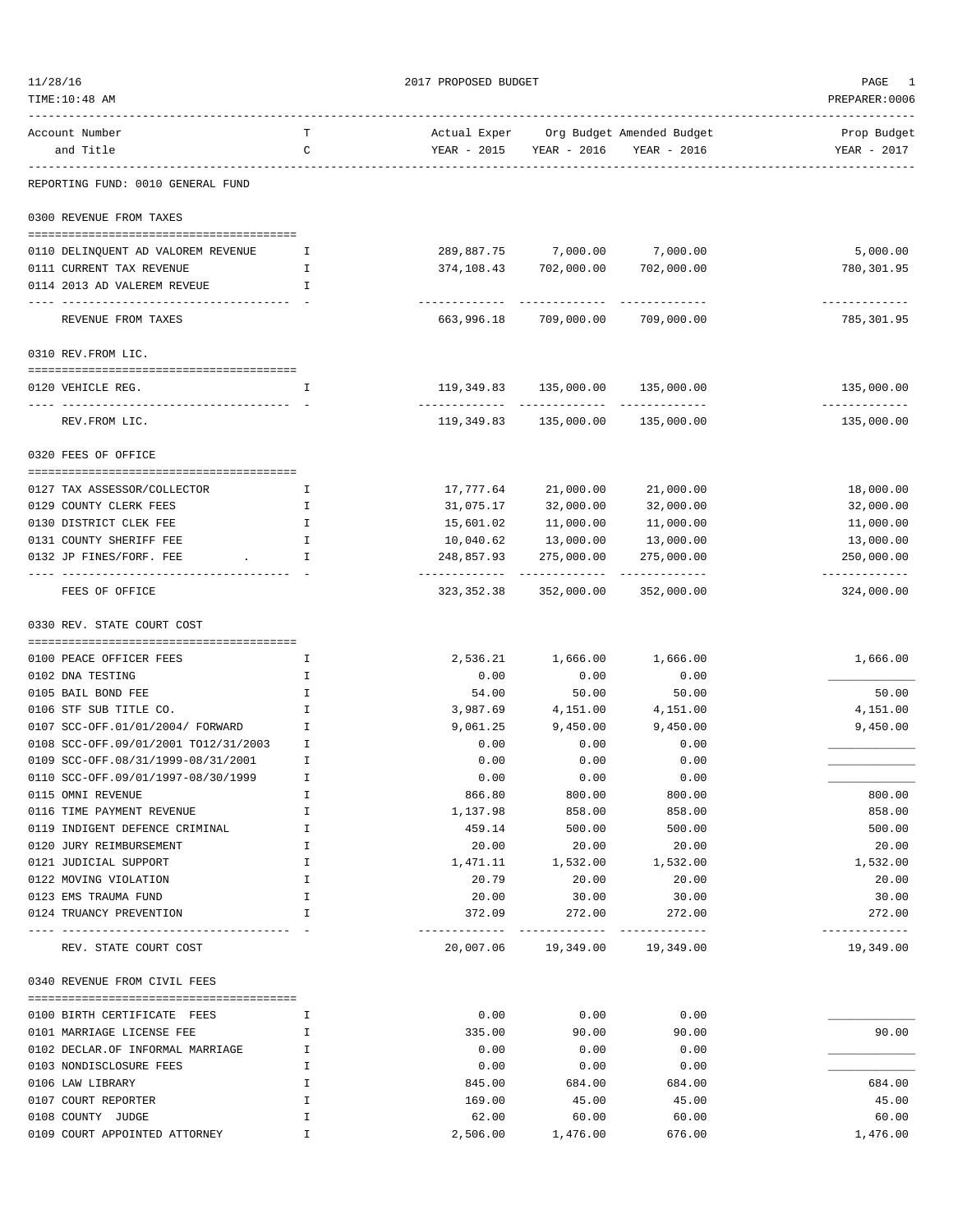| 11/28/16                                          |        | PAGE<br>2         |                                                  |                 |                             |
|---------------------------------------------------|--------|-------------------|--------------------------------------------------|-----------------|-----------------------------|
| TIME:10:48 AM                                     |        | PREPARER: 0006    |                                                  |                 |                             |
| Account Number                                    | т      |                   | Actual Exper Org Budget Amended Budget           |                 | Prop Budget                 |
| and Title                                         | C      |                   | YEAR - 2015 YEAR - 2016                          | YEAR - 2016     | YEAR - 2017                 |
| REPORTING FUND: 0010 GENERAL FUND                 |        |                   |                                                  |                 |                             |
| 0110 GAME LIC FEE                                 | Ι.     | $2.44-$           | 50.00                                            | 50.00           | 50.00                       |
| 0111 CO CLERK STATE COURT COST                    | I      | 2,808.00          | 3,254.00                                         | 3,254.00        | 3,254.00                    |
| 0112 DIST CLK STATE COURT COST                    | T      | 1,462.00          | 500.00                                           | 500.00          | 500.00                      |
| 0119 INDIGENTS LEGAL SERV. JP OFFICE              | Ι.     | 13.20             | 50.00                                            | 50.00           | 50.00                       |
| 0120 COUNTY BOND FORFITURE                        | I      | 0.00              | 0.00                                             | 0.00            |                             |
| 0121 DISTRICT BOND FORFITURE                      | I      | 0.00              | 0.00                                             | 0.00            |                             |
| 0122 COUNTY/DIST COURT INDIGENT                   | I      | 10.85             | 15.00                                            | 15.00           | 15.00                       |
| 0123 INTOX/DRUG COURT                             | I      | 201.00            | 100.00                                           | 100.00          | 100.00                      |
| REVENUE FROM CIVIL FEES                           |        | -----------       | -------------<br>8,409.61 6,324.00 5,524.00      | -------------   | -------------<br>6,324.00   |
| 0350 REV FROM PILT                                |        |                   |                                                  |                 |                             |
|                                                   |        |                   |                                                  |                 |                             |
| 0020 ROUTE 66 1                                   | I      |                   | 0.00                                             | 0.00            | 102,000.00<br>------------- |
| REV FROM PILT                                     |        | 0.00              | 0.00                                             | 0.00            | 102,000.00                  |
| 0380 REV FROM OTHER GOVERNMENT UNITS              |        |                   |                                                  |                 |                             |
| 0100 ARMSTRONG COUNTY APPRAISAL DISTRICT I        |        | 207,174.00        | 6,600.00                                         | 6,600.00        | 6,600.00                    |
| 0102 AGREEMENT IN PRINCIPAL/PANTEX/SECO I         |        | 100,203.12        | 72,033.00                                        | 154,409.20      | 82,441.00                   |
| 0103 TEXAS DEPT PUBLIC SAFETY/GDEM                | I.     | 0.00              | 0.00                                             | 0.00            |                             |
| 0104 JUDGE SUPPL. OFF.OF CRT ADM.                 | I.     | 19,453.71         | 25,200.00                                        | 25,200.00       | 25,200.00                   |
| 0105 TOBACCO SETTLEMENT                           | I      | 0.00              | 0.00                                             | 0.00            |                             |
| 0106 STATE LAW ENFORC. EDU FUND (LEOSE) I         |        | 1,163.70          | 0.00                                             | 0.00            | 1,163.00                    |
| 0112 JAG GRANT                                    | I      | 0.00              | 0.00                                             | 0.00            |                             |
| REV FROM OTHER GOVERNMENT UNITS                   |        | -----------       | . <u>.</u> .<br>327,994.53 103,833.00 186,209.20 |                 | ------------<br>115,404.00  |
| 0390 FEES FROM OTHER SOURCES                      |        |                   |                                                  |                 |                             |
|                                                   |        |                   |                                                  |                 |                             |
| 0100 CD INTEREST                                  | I.     | 1,012.14          | 1,000.00                                         | 1,000.00        | 1,000.00                    |
| 0101 CHECKING ACCOUNT INTEREST                    | Ι.     | 1,180.84          | 1,300.00                                         | 1,300.00        | 1,300.00                    |
| 0102 TEXPOOL INTEREST                             | I      | 265.58            | 155.00                                           | 155.00          | 155.00                      |
| 0103 RESEARCH REVENUE                             | I      | 4,457.00          | 5,000.00                                         | 5,000.00        | 5,000.00                    |
| 0200 ACTIVITY BUILDING                            | I      | 4,430.00          | 2,500.00                                         | 2,500.00        | 2,500.00                    |
| 0201 ACTIVITY BUILDING IMPROVEMENT                | I      | 53,222.31         | 0.00                                             | 60,404.58       |                             |
| 0400 EQUIPMENT SALES<br>0600 MISCELLANEOUS INCOME | I<br>I | 0.00              | 0.00<br>100.00                                   | 0.00            | 100.00                      |
| 0601 JAIL PHONE INCOME                            | I      | 6,626.26<br>60.21 | 15.00                                            | 100.00<br>15.00 | 15.00                       |
| 0602 LAW ENFORCEMENT DONATIONS                    | I      | 0.00              | 0.00                                             | 0.00            |                             |
| 0603 TRANSFERRED FROM RESERVES                    | I      | 0.00              | 102,000.00                                       | 102,000.00      |                             |
| FEES FROM OTHER SOURCES                           |        |                   | 71, 254.34 112, 070.00 172, 474.58               | -------------   | ---------<br>10,070.00      |
| 0400 GENERAL ADMINISTRATION- CO.JUDGE             |        |                   |                                                  |                 |                             |
|                                                   |        |                   |                                                  |                 |                             |
| 0100 JUDGE SALARY                                 | Ε      | 6,683.82          | 6,884.00                                         | 6,884.00        | 6,884.00                    |
| 0101 JUDGE TRAVEL                                 | Ε      | 650.00            | 669.00                                           | 669.00          | 669.00                      |
| 0103 JUDGE SECRETARY SALARY                       | Ε      | 2,803.84          | 2,887.00                                         | 2,887.00        | 3,127.00                    |
| 0104 CO.COMMISSIONER'S SALARY                     | Ε      | 12,637.92         | 13,017.00                                        | 13,017.00       | 13,017.00                   |
| 0105 CO.COMMISSIONER'S TRAVEL                     | Ε      | 8,248.80          | 8,496.00                                         | 8,496.00        | 8,496.00                    |
| 0200 PAYROLL TAX                                  | Ε      | 2,373.43          | 2,445.00                                         | 2,445.00        | 2,445.00                    |
| 0210 RETIREMENT                                   | E      | 1,845.80          | 1,885.00                                         | 1,885.00        | 1,885.00                    |
| 0220 HOSPITALIZATION                              | Е      | 7,108.51          | 8,666.00                                         | 8,666.00        | 8,796.00                    |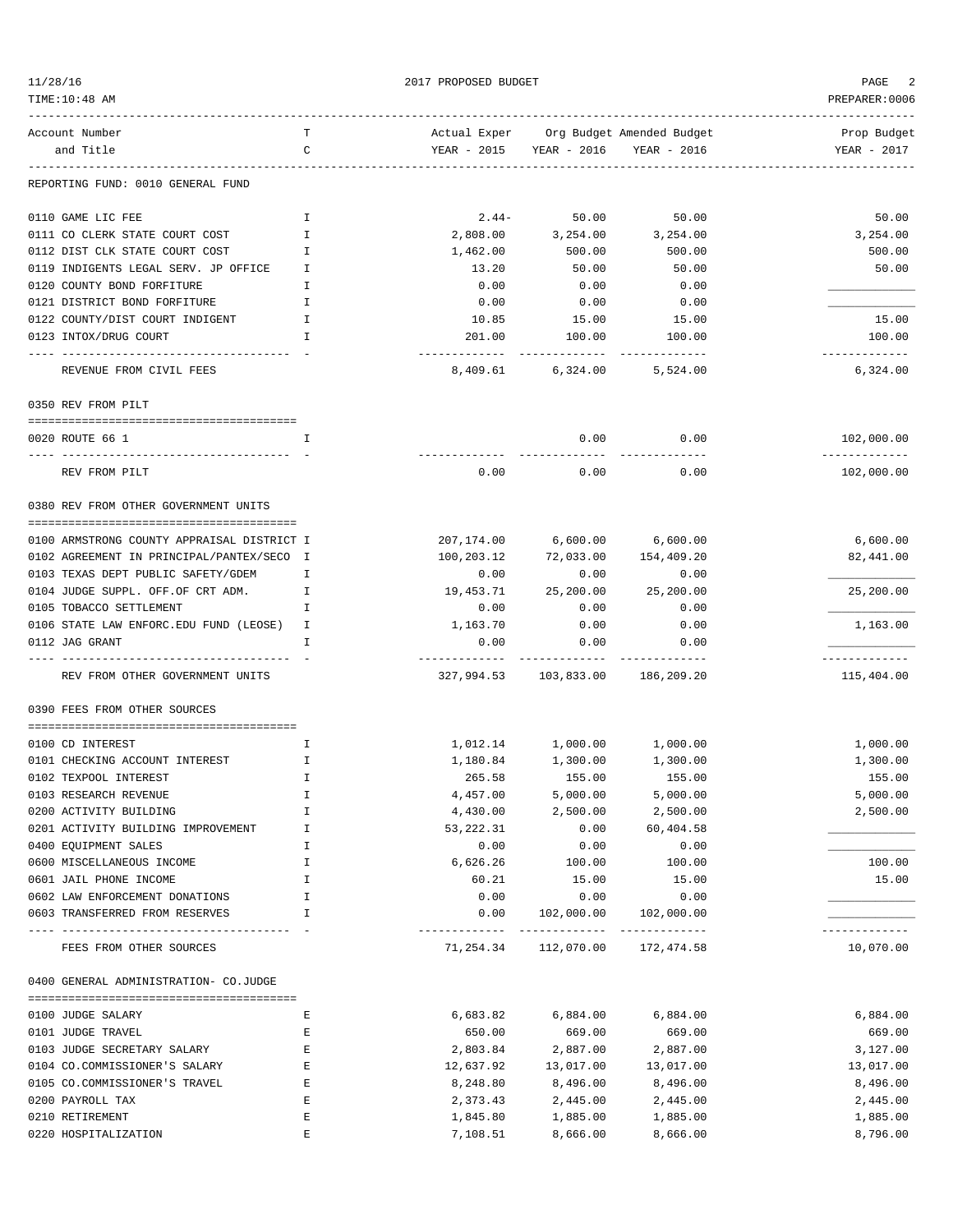| 1/28/16 |  |
|---------|--|
|         |  |
|         |  |

2017 PROPOSED BUDGET AND STRUCK AND THE PAGE 3

| TIME:10:48 AM                           |        |                        |                                     |                                        | PREPARER:0006           |
|-----------------------------------------|--------|------------------------|-------------------------------------|----------------------------------------|-------------------------|
| Account Number                          | т      |                        |                                     | Actual Exper Org Budget Amended Budget | Prop Budget             |
| and Title                               | C      |                        | YEAR - 2015 YEAR - 2016 YEAR - 2016 |                                        | YEAR - 2017             |
| REPORTING FUND: 0010 GENERAL FUND       |        |                        |                                     |                                        |                         |
| 0300 EDUCATION                          | Е      |                        | 1,086.27 1,300.00                   | 1,262.46                               | 1,300.00                |
| 0400 TELEPHONE                          | Е      | 20.00                  | 550.00                              | 550.00                                 | 550.00                  |
| 0500 SUPPLIES                           | Ε      | 1,895.04               | 1,900.00                            | 1,900.00                               | 1,900.00                |
| 0501 WEB DEVELOPMENT                    | Е      | 1,050.00<br>---------- | 1,050.00<br>-------------           | 1,050.00<br>-------------              | 1,050.00<br>----------- |
| GENERAL ADMINISTRATION- CO.JUDGE        |        | 46,403.43              | 49,749.00                           | 49,711.46                              | 50,119.00               |
| 0401 DUES                               |        |                        |                                     |                                        |                         |
| 0300 JUDGE/COMMISSIONER'S DUES          | Ε      | 1,200.00               | 1,200.00                            | 1,200.00                               | 1,200.00                |
| 0301 PANHANDLE ASSOC.JUDGE/COMM         | Ε      | 0.00                   | 40.00                               | 40.00                                  | 40.00                   |
| 0302 WTCJ & CA                          | Ε      | 100.00                 | 100.00                              | 100.00                                 | 100.00                  |
| 0304 HIGH PLAINS FOOD BANK              | Ε      | 0.00                   | 0.00                                | 0.00                                   |                         |
| 0305 PRPC                               | Ε      | 161.59                 | 175.00                              | 175.00                                 | 175.00                  |
| 0306 TX. ASSN.OF CO. MEMB. DUES         | Ε      | 550.00                 | 550.00                              | 550.00                                 | 550.00                  |
| 0307 CHAMBER OF COMM. DUES              | Ε      | 25.00                  | 25.00                               | 25.00                                  | 25.00                   |
| 0308 PANHANDLE WATER PLANING            | Е      | 230.00                 | 230.00                              | 230.00                                 | 230.00                  |
| 0309 WEST TX CAPITAL DEFENSE/LUBBOCK    | Ε      | 1,000.00               | 1,000.00                            | 1,000.00                               | 1,000.00                |
| 0310 PANHANDLE COMMUNITY SERVICES       | Ε      | 0.00<br>---------      | 0.00                                | 0.00                                   | ----------              |
| DUES                                    |        | 3,266.59               | 3,320.00                            | 3,320.00                               | 3,320.00                |
| 0402 OTHER ADMINISTRATION               |        |                        |                                     |                                        |                         |
|                                         |        |                        |                                     |                                        |                         |
| 0601 GENERAL INSURANCE                  | Е      | 42,500.00              | 43,000.00                           | 43,000.00                              | 45,000.00               |
| 0602 UNEMPLOYMENT TAX                   | Е      | 952.36                 | 6,000.00                            | 6,000.00                               | 1,000.00                |
| 0603 ADVERTISING<br>0604 MISCEL EXPENSE | Ε<br>Ε | 454.90<br>0.00         | 500.00<br>500.00                    | 500.00<br>500.00                       | 500.00<br>500.00        |
| 0605 WORKER'S COMP                      | Ε      | 8,964.00               | 9,000.00                            | 9,000.00                               | 12,000.00               |
|                                         |        | ----------             |                                     |                                        | -----------             |
| OTHER ADMINISTRATION                    |        | 52,871.26              |                                     | 59,000.00 59,000.00                    | 59,000.00               |
| 0403 TREASURER                          |        |                        |                                     |                                        |                         |
| 0100 TREAS. SALARY                      |        | 23,530.00              | 24, 237.00                          | 24, 237.00                             | 27,040.00               |
| 0101 TREAS. PARTIME DEPUTY SALARY       | Ε      | 5,325.84               | 5,486.00                            | 5,486.00                               | 10,400.00               |
| 0200 PAYROLL TAX                        | Ε      | 2,207.40               | 2,208.00                            | 2,208.00                               | 3,370.00                |
| 0210 RETIREMENT                         | Ε      | 1,716.78               | 1,703.00                            | 1,703.00                               | 2,621.00                |
| 0220 HOSPITALIZATION                    | Е      | 11,337.50              | 12,650.00                           | 12,650.00                              | 15,174.00               |
| 0300 DUES/TRAINING                      | E      | 1,692.02               | 4,000.00                            | 4,000.00                               | 4,000.00                |
| 0400 TELEPHONE                          | E      | 595.66                 | 600.00                              | 600.00                                 | 600.00                  |
| 0500 SUPPLIES                           | Ε      | 2,057.65               | 2,000.00                            | 2,000.00                               | 2,000.00                |
| 0501 PRINTING                           | Ε      | 0.00                   | 1,000.00                            | 1,000.00                               | 1,000.00                |
| 0600 EQUIPMENT & REPAIRS                | Ε      | 3,483.49               | 8,900.00                            | 8,900.00                               | 8,900.00                |
| 0601 AUDIT & ACCOUNTING                 | Е      | 16,000.00              | 16,500.00                           | 16,500.00                              | 16,500.00               |
| 0800 BANK SERVICE CHARGE                | E      | 461.44                 | 600.00                              | 600.00<br>-------------                | 600.00<br>------------- |
| TREASURER                               |        | 68,407.78              | 79,884.00                           | 79,884.00                              | 92,205.00               |
| 0404 APPRAISAL DISTRICT                 |        |                        |                                     |                                        |                         |
| 0100 CHIEF APPRAISER                    | Е      | 41,271.88              | 0.00                                | 0.00                                   |                         |
| 0101 TRAVEL                             | Ε      | 2,399.80               | 0.00                                | 0.00                                   |                         |
| 0103 DEPUTY SALARY                      | Ε      | 28,324.92              | 0.00                                | 0.00                                   |                         |
| 0104 CLERK SALARY                       | Ε      | 18,358.95              | 0.00                                | 0.00                                   |                         |
|                                         |        |                        |                                     |                                        |                         |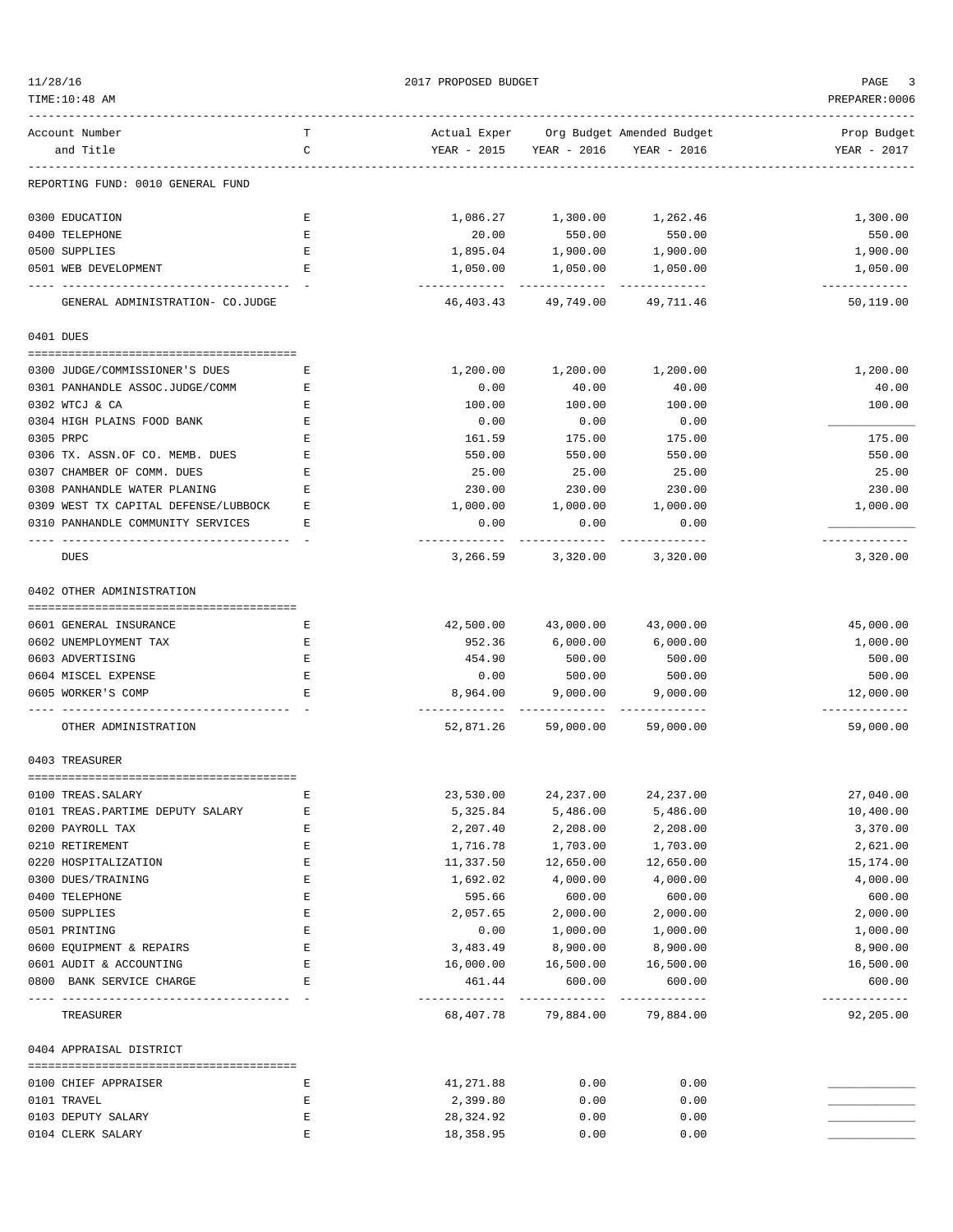| 11/28/16 |  |
|----------|--|

 $12017$  PROPOSED BUDGET  $4$ 

PREPARER:0006

| PREPARER: 0006 |                           |             |              | TIME: 10:48 AM |
|----------------|---------------------------|-------------|--------------|----------------|
| Prop Budget    | Org Budget Amended Budget |             | Actual Exper | Account Number |
| YEAR - 2017    | YEAR - 2016               | YEAR - 2016 | YEAR - 2015  | and Title      |

Prop Budget and Title C YEAR - 2015 YEAR - 2016 YEAR - 2016 YEAR - 2017 ------------------------------------------------------------------------------------------------------------------------------------

# REPORTING FUND: 0010 GENERAL FUND

| 0200 PAYROLL TAX                                                                | Ε           | 6,912.21    | 0.00                | 0.00                     |                         |
|---------------------------------------------------------------------------------|-------------|-------------|---------------------|--------------------------|-------------------------|
| 0210 RETIREMENT                                                                 | Ε           | 5,184.25    | 0.00                | 0.00                     |                         |
| 0220 HOSPITALIZATION                                                            | Ε           | 11,346.99   | 0.00                | 0.00                     |                         |
| 0300 ORGANIZATION DUES                                                          | Е           | 675.00      | 0.00                | 0.00                     |                         |
| 0301 EDUCATION/CERTIFICATION                                                    | E           | 1,981.00    | 0.00                | 0.00                     |                         |
| 0400 TELEPHONE                                                                  | E           | 3,464.26    | 0.00                | 0.00                     |                         |
| 0500 SUPPLIES                                                                   | E           | 6,865.87    | 0.00                | 0.00                     |                         |
| 0501 PUBLISHED NOTICES                                                          | Ε           | 1,060.85    | 0.00                | 0.00                     |                         |
| 0502 UTILITIES                                                                  | Е           | 1,142.59    | 0.00                | 0.00                     |                         |
| 0503 SOFTWARE CONTRACT                                                          | Ε           | 12,450.00   | 0.00                | 0.00                     |                         |
| 0504 CAD MAPPING                                                                | Ε           | 7,743.20    | 0.00                | 0.00                     |                         |
| 0505 AUDIT                                                                      | Ε           | 4,250.00    | 0.00                | 0.00                     |                         |
| 0506 COMPUTER EQUIPMENT                                                         | Ε           | 249.00      | 0.00                | 0.00                     |                         |
| 0507 CONTRACT SERVICES                                                          | Ε           | 0.00        | 0.00                | 0.00                     |                         |
| 0508 P&A APPRAISAL CONTRACT                                                     | Ε           | 37,540.00   | 0.00                | 0.00                     |                         |
| 0509 MLS LISTING SERVICE                                                        | E           | 1,000.00    | 0.00                | 0.00                     |                         |
| 0510 APPRAISAL CARDS                                                            | Ε           | 612.35      | 0.00                | 0.00                     |                         |
| 0800 LEGAL FEES                                                                 | Ε           | 0.00        | 0.00                | 0.00                     |                         |
| 0801 ARMST.CTY.APPRAISAL DISTRICT                                               | Е           | 95,399.34   | 67,788.00           | 67,788.00                | 60,578.00               |
| APPRAISAL DISTRICT                                                              |             | 288, 232.46 | 67,788.00           | 67,788.00                | 60,578.00               |
| 0405 COURTHOUSE MAINTENANCE                                                     |             |             |                     |                          |                         |
|                                                                                 |             |             |                     |                          |                         |
| 0100 JANITOR SALARY                                                             | Е           | 10,631.72   | 20,343.00           | 20,343.00                | 20,343.00               |
| 0101 LABOR                                                                      | Ε           | 0.00        | 530.00              | 530.00                   | 530.00                  |
| 0200 PAYROLL TAX                                                                | E           | 597.66      | 1,556.00            | 1,556.00                 | 1,556.00                |
| 0210 RETIREMENT                                                                 | Е           | 464.78      | 1,200.00            | 1,200.00                 | 1,200.00                |
| 0220 HOSPITALIZATION                                                            | E           | 2,790.24    | 10,560.00           | 5,360.00                 | 10,116.00               |
| 0500 SUPPLIES                                                                   | Ε           | 2,445.25    | 3,000.00            | 3,000.00                 | 3,000.00                |
| 0502 UTILITIES                                                                  | Ε           | 13,773.80   | 17,000.00           | 17,000.00                | 17,000.00               |
| 0600 REPAIR                                                                     | Ε           | 11,452.49   | 9,000.00            | 9,000.00                 | 9,000.00                |
| 0610 GROUNDS                                                                    | Ε           | 3,615.92    | 3,000.00            | 3,000.00                 | 3,000.00                |
| 0611 SECURITY/ENERGY EFFICIENCY PROJECT E<br>---------------------------------- |             | 0.00        | 0.00                | 0.00<br>______________   | -------------           |
| COURTHOUSE MAINTENANCE                                                          |             |             | 45,771.86 66,189.00 | 60,989.00                | 65,745.00               |
| 0406 ACTIVITY BUILDING                                                          |             |             |                     |                          |                         |
| 0100 JANITOR SALARY                                                             | Ε           | 813.40      | 824.00              | 824.00                   | 824.00                  |
| 0200 PAYROLL TAX                                                                | Ε           | 62.24       | 63.00               | 63.00                    | 63.00                   |
| 0210 RETIREMENT                                                                 | Ε           | 48.42-      | 49.00               | 49.00                    | 49.00                   |
| 0500 SUPPLIES                                                                   | Ε           | 155.70      | 250.00              | 287.54                   | 1,000.00                |
| 0502 UTILITIES                                                                  | Е           | 5,182.46    | 3,700.00            | 3,700.00                 | 5,000.00                |
| 0503 IMPROVEMENTS                                                               | $\mathbf E$ | 4,776.39    | 0.00                | 60,404.58                | 3,000.00                |
|                                                                                 |             |             |                     |                          | ----------              |
| ACTIVITY BUILDING                                                               |             | 10,941.77   | 4,886.00            | 65,328.12                | 9,936.00                |
| 0407 ELECTION ADMINISTRATION                                                    |             |             |                     |                          |                         |
| 0100 ELECTION OFFICERS & FACILITIES                                             | Е           | 481.00      | 4,000.00            | 4,000.00                 | 4,000.00                |
| 0500 SUPPLIES                                                                   | Е           | 2,757.68    | 21,518.00           | 21,518.00                | 4,361.00                |
| ELECTION ADMINISTRATION                                                         |             | 3,238.68    | 25,518.00           | -----------<br>25,518.00 | -----------<br>8,361.00 |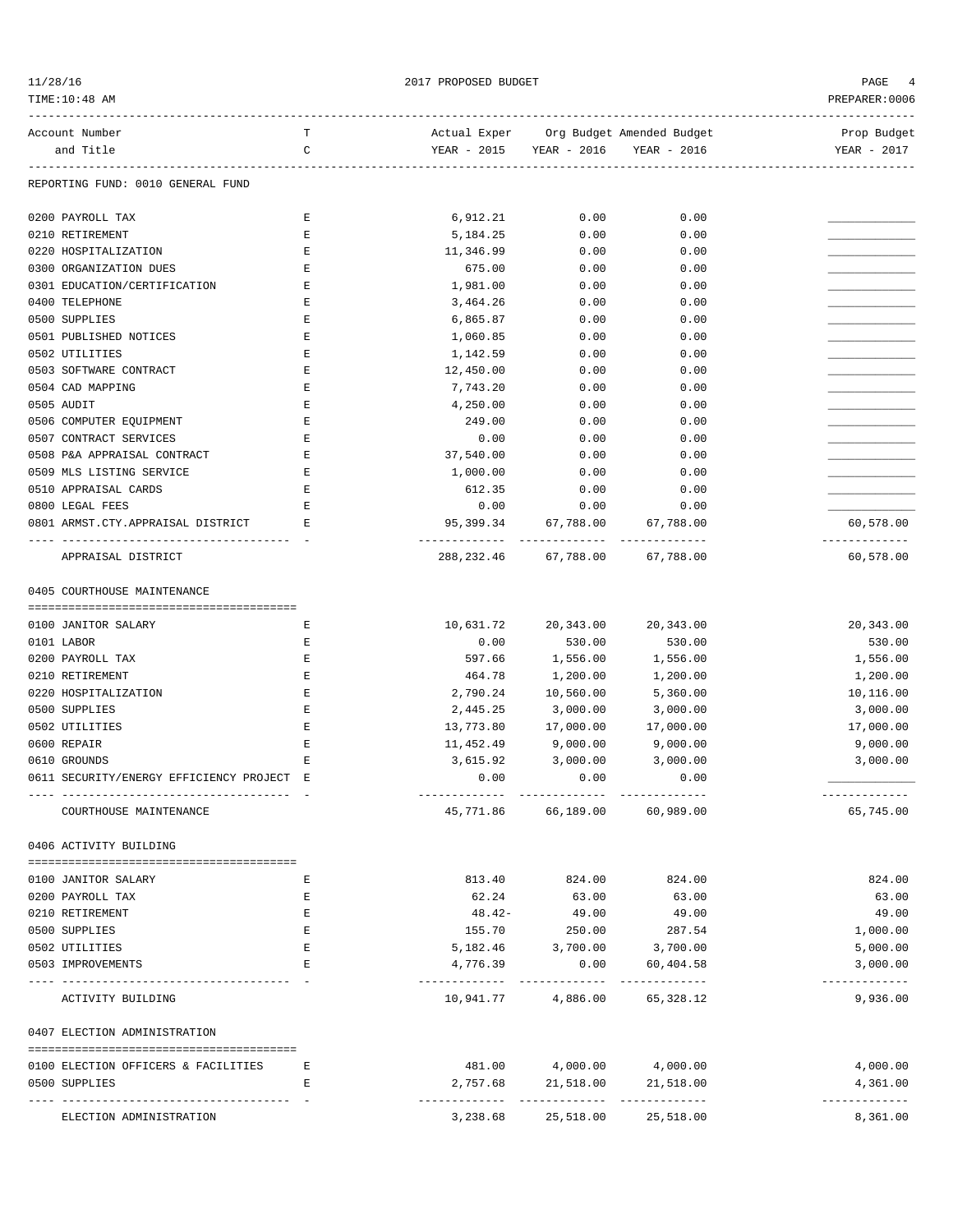| 11/28/16<br>TIME:10:48 AM                        |        | 2017 PROPOSED BUDGET   |                                                                   |             | PAGE<br>PREPARER: 0006     |
|--------------------------------------------------|--------|------------------------|-------------------------------------------------------------------|-------------|----------------------------|
| Account Number<br>and Title                      | т<br>C |                        | Actual Exper Org Budget Amended Budget<br>YEAR - 2015 YEAR - 2016 | YEAR - 2016 | Prop Budget<br>YEAR - 2017 |
| REPORTING FUND: 0010 GENERAL FUND                |        |                        |                                                                   |             |                            |
| 0408 COUNTY * DISTRICT CLERK                     |        |                        |                                                                   |             |                            |
| 0101 CO.-DIST. CLERK SALARY                      | Е      | 23,530.00              | 24,237.00                                                         | 24,237.00   | 27,040.00                  |
| 0102 DEPUTY CLERK SALARY                         | Е      | 18,586.17              | 19,253.00                                                         | 19,253.00   | 20,800.00                  |
| 0103 PART TIME CLERK SALARY                      | Е      | 9,589.50               | 10,300.00                                                         | 10,300.00   | 8,320.00                   |
| 0200 PAYROLL TAX                                 | Ε      | 3,955.25               | 4,115.00                                                          | 4,115.00    | 5,055.00                   |
| 0210 RETIREMENT                                  | Ε      | 3,076.66               | 3,174.00                                                          | 3,174.00    | 3,931.00                   |
| 0220 HOSPITALIZATION                             | Е      | 10,188.72              | 10,560.00                                                         | 15,760.00   | 20,232.00                  |
| 0300 DUES/CONVENTIONS TRAVEL                     | Ε      | 3,655.57               | 4,000.00                                                          | 4,000.00    | 4,000.00                   |
| 0400 TELEPHONE                                   | Ε      | 3,298.36               | 3,297.00                                                          | 3,297.00    | 3,297.00                   |
| 0500 SUPPLIES                                    | Ε      | 5,818.78               | 5,700.00                                                          | 5,700.00    | 5,700.00                   |
| 0600 EQUIPMENT                                   | Ε      | 6,640.75               | 5,550.00                                                          | 5,550.00    | 5,550.00                   |
| 0601 COURTHOUSE POSTAGE                          | Ε      | 490.00                 | 800.00                                                            | 800.00      | 1,000.00                   |
| 0602 COURTHOUSE COPIER                           | Ε      | 2,759.52               | 3,000.00                                                          | 3,000.00    | 3,000.00                   |
| 0603 RESEARCH EXPENSE                            | Ε      | 754.95                 | 4,000.00<br>------------ --------------                           | 4,000.00    | 4,000.00<br>------------   |
| COUNTY * DISTRICT CLERK                          |        |                        | 92,344.23 97,986.00 103,186.00                                    |             | 111,925.00                 |
| 0409 JUSTICE OF PEACE                            |        |                        |                                                                   |             |                            |
| 0100 JUSTICE OF PEACE SALARY                     | Е      | 23,530.00              | 24,237.00                                                         | 24,237.00   | 27,040.00                  |
| 0101 DEPUTY SALARY                               | Е      | 0.00                   | 0.00                                                              | 0.00        |                            |
| 0102 PART-TIME CLERK                             | Е      | 23,611.83              | 23,204.00                                                         | 23,204.00   | 23,204.00                  |
| 0200 PAYROLL TAX                                 | Ε      | 3,609.86               | 3,630.00                                                          | 3,630.00    | 3,630.00                   |
| 0210 RETIREMENT                                  | Ε      | 2,807.52               | 2,800.00                                                          | 2,800.00    | 2,800.00                   |
| 0220 HOSPITALIZATION                             | Ε      | 9,416.54               | 10,560.00                                                         | 10,560.00   | 10,116.00                  |
| 0300 DUES, CONV./SEMINARS                        | Ε      | 1,601.00               | 2,500.00                                                          | 2,500.00    | 2,500.00                   |
| 0400 TELEPHONE                                   | Ε      | 1,615.95               | 2,000.00                                                          | 2,000.00    | 2,000.00                   |
| 0500 SUPPLIES                                    | Ε      | 2,934.34               | 2,500.00                                                          | 2,500.00    | 2,500.00                   |
| 0600 EOUIPMENT                                   | Ε      | 0.00<br>. <u>.</u>     | 0.00                                                              | 0.00        | .                          |
| JUSTICE OF PEACE                                 |        | 69,127.04              | 71,431.00                                                         | 71,431.00   | 73,790.00                  |
| 0410 COUNTY JUDGE- JUDICIAL SYSTEM               |        |                        |                                                                   |             |                            |
|                                                  |        |                        | 13,831.00                                                         | 13,831.00   |                            |
| 0100 CO.JUDGE SALARY<br>0101 CO.JUDGE SUPPLEMENT | Е<br>Ε | 13,427.96<br>20,099.95 | 25,200.00                                                         | 25,200.00   | 13,831.00<br>25,200.00     |
| 0102 CO.JUDGE TRAVEL                             | Е      | 1,374.88               | 1,416.00                                                          | 1,416.00    | 1,416.00                   |
| 0103 CO.JUDGE SECRETARY SALARY                   | Е      | 13,083.98              | 13, 477.00                                                        | 13,477.00   | 14,555.00                  |
| 0200 PAYROLL TAXES                               | Е      | 3,671.09               | 4,125.00                                                          | 4,125.00    | 4,219.00                   |
| 0210 RETIREMENT                                  | Ε      | 2,855.27               | 3,182.00                                                          | 3,182.00    | 3,258.00                   |
| 0220 HOSPITALIZATION                             | Е      | 11,340.33              | 14,620.00                                                         | 14,620.00   | 12,000.00                  |
| 0300 DUES & CONVENTIONS                          | Е      | 336.10                 | 1,300.00                                                          | 1,300.00    | 1,300.00                   |
| COUNTY JUDGE- JUDICIAL SYSTEM                    |        |                        | 66,189.56 77,151.00 77,151.00                                     |             | -------------<br>75,779.00 |
| 0411 TAX ASSESSOR/COLLECTOR                      |        |                        |                                                                   |             |                            |
| 0100 TAX ASSESSOR/COLLECTOR                      | Е      | 0.00                   | 24, 237.00                                                        | 24,237.00   | 27,040.00                  |
| 0101 PART TIME CLERK                             | Е      | 0.00                   | 14,644.00                                                         | 14,644.00   | 20,800.00                  |
| 0200 PAYROLL TAXES                               | Е      | 0.00                   | 2,975.00                                                          | 2,975.00    | 4,306.00                   |
| 0210 RETIREMENT                                  | Ε      | 0.00                   | 2,294.00                                                          | 2,294.00    | 3,349.00                   |
| 0220 HOSPITILIZATION                             | Е      | 0.00                   | 10,560.00                                                         | 8,655.68    | 15,174.00                  |
| 0300 DUES/TRAINING                               | Ε      | 0.00                   | 1,300.00                                                          | 3,204.32    | 4,300.00                   |
| 0400 TELEPHONE                                   | E      | 0.00                   | 3,593.00                                                          | 3,593.00    | 3,593.00                   |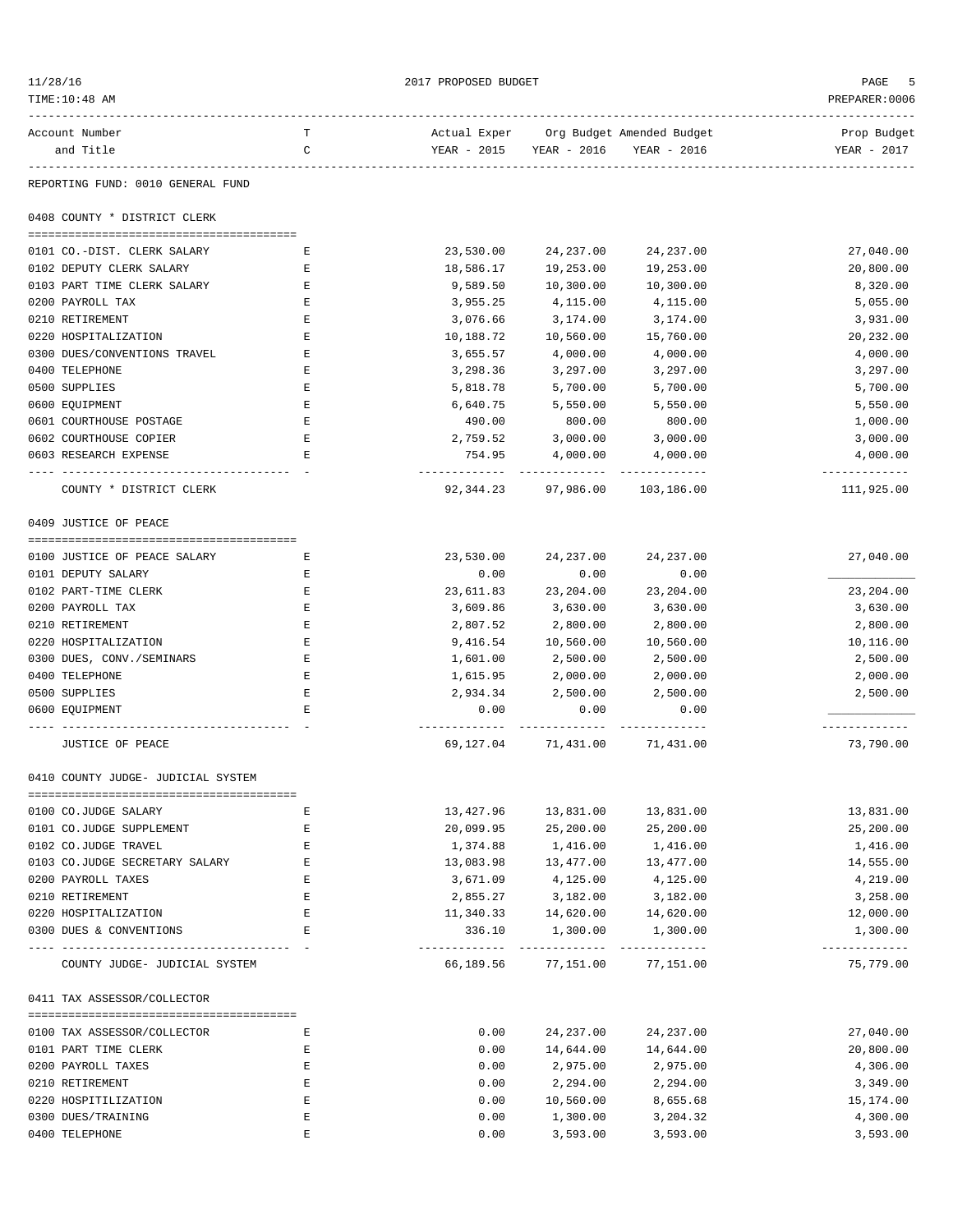| 11/28/16                          |        | PAGE                      |                           |                                                       |                            |
|-----------------------------------|--------|---------------------------|---------------------------|-------------------------------------------------------|----------------------------|
| TIME:10:48 AM                     |        |                           |                           |                                                       | PREPARER: 0006             |
| Account Number<br>and Title       | т<br>C | YEAR - 2015               | YEAR - 2016               | Actual Exper Org Budget Amended Budget<br>YEAR - 2016 | Prop Budget<br>YEAR - 2017 |
| REPORTING FUND: 0010 GENERAL FUND |        |                           |                           |                                                       |                            |
| 0500 SUPPLIES                     | Ε      | 0.00                      |                           | 1,900.00 1,900.00                                     | 1,900.00                   |
| 0600 EQUIPMENT                    | E      | 0.00<br>-----             | 4,000.00                  | 4,000.00<br>-------------                             | 1,000.00<br>-------------  |
| TAX ASSESSOR/COLLECTOR            |        | 0.00                      | 65,503.00                 | 65,503.00                                             | 81,462.00                  |
| 0412 OTHER JUDICIAL               |        |                           |                           |                                                       |                            |
| 0100 DIST.JUDGE SALARY            | Ε      | 60.85                     | 700.00                    | 700.00                                                | 700.00                     |
| 0101 DIST.JUDGE SECRETARY         | Ε      | 253.00                    | 284.00                    | 284.00                                                | 284.00                     |
| 0102 DIST.ATTY. SALARY            | Ε      | 3,332.04                  | 3,433.00                  | 3,433.00                                              | 3,433.00                   |
| 0103 DIST.ATTY.SEC.SALARY         | E      | 968.04                    | 998.00                    | 998.00                                                | 998.00                     |
| 0104 DIST JUDGE COURT REPORTER    | Ε      | 573.00                    | 591.00                    | 591.00                                                | 591.00                     |
| 0105 ASST.DIST.ATTY. TRAVEL       | Ε      | 540.00                    | 800.00                    | 800.00                                                | 800.00                     |
| 0106 CIVIL COUNTY ATTORNEY        | Ε      | 12,710.14                 | 15,000.00                 | 15,000.00                                             | 15,000.00                  |
| 0107 COURT APPOINTED ATTORNEY     | Ε      | 11,860.00                 | 8,677.00                  | 7,877.00                                              | 10,000.00                  |
| 0108 COURT APPOINTED REPORTER     | E      | 2,110.94                  | 2,000.00                  | 2,000.00                                              | 2,000.00                   |
| 0110 INTERPRETER                  | Ε      | 196.08                    | 400.00                    | 400.00                                                | 400.00                     |
| 0112 CITATIONS & SUBPOENAS        | Ε      | 0.00                      | 100.00                    | 100.00                                                | 100.00                     |
| 0113 47TH DISTRICT TRAVEL         | E      | 480.00                    | 300.00                    | 300.00                                                | 300.00                     |
| 0114 INDIGENT APPEALS             | Ε      | 372.00                    | 2,500.00                  | 2,500.00                                              | 2,500.00                   |
| 0200 PAYROLL TAX                  | Ε      | 392.20                    | 462.00                    | 462.00                                                | 462.00                     |
| 0300 9TH JUDICIAL ADMINISTRATION  | Ε      | 201.07                    | 356.00                    | 356.00                                                | 356.00                     |
| 0400 LAW BOOKS                    | Ε      | 5,725.40<br>------------- | 6,000.00<br>------------- | 6,000.00<br>--------------                            | 6,000.00<br>-------------  |
| OTHER JUDICIAL                    |        | 39,774.76                 | 42,601.00                 | 41,801.00                                             | 43,924.00                  |
| 0413 DIST.& COUNTY JURY           |        |                           |                           |                                                       |                            |
| 0101 GRAND JURORS                 | Ε      | 400.00                    | 500.00                    | 500.00                                                | 600.00                     |
| 0102 JURY COMMISSION              | Ε      | 0.00                      | 100.00                    | 100.00                                                |                            |
| 0103 JURORS (ALL COURTS)          | Е      | 1,914.00                  | 1,500.00                  | 1,500.00                                              | 1,500.00                   |
| DIST.& COUNTY JURY                |        | 2,314.00                  | 2,100.00                  | 2,100.00                                              | . <u>.</u><br>2,100.00     |
| 0414 JUVENILE SERVICES            |        |                           |                           |                                                       |                            |
|                                   |        | 0.00                      |                           | 400.00                                                | 400.00                     |
| 0710 JUVENILE PROB. DEPARTMENT    | Ε<br>E |                           | 400.00<br>300.00          |                                                       | 300.00                     |
| 0720 JUVENILE BOARD TRAVEL        |        | 0.00                      |                           | 300.00<br>-------                                     |                            |
| <b>JUVENILE SERVICES</b>          |        | 0.00                      | 700.00                    | 700.00                                                | 700.00                     |
| 0415 SHERIFF DEPARTMENT           |        |                           |                           |                                                       |                            |
| 0101 SHERIFF SALARY               | Ε      | 31,999.76                 | 32,960.00                 | 32,960.00                                             | 32,960.00                  |
| 0102 CHIEF DEPUTY SALARY          | Ε      | 15,500.16                 | 15,965.00                 | 15,965.00                                             | 15,965.00                  |
| 0103 DEPUTY SALARY                | Ε      | 59,875.44                 | 60,770.00                 | 60,770.00                                             | 60,770.00                  |
| 0104 SHERIFF UNIFORM MAINTENANCE  | Ε      | 1,999.92                  | 2,000.00                  | 2,000.00                                              | 2,000.00                   |
| 0105 DEPUTY UNIFORM MAINTENANCE   | Ε      | 1,999.92                  | 2,000.00                  | 2,000.00                                              | 2,000.00                   |
| 0106 HOLIDAY PAY                  | Ε      | 4,491.60                  | 4,540.00                  | 4,540.00                                              | 4,540.00                   |
| 0107 VACATION PAY                 | Ε      | 1,742.88                  | 0.00                      | 0.00                                                  |                            |
| 0200 PAYROLL TAX                  | Ε      | 9,494.62                  | 9,054.00                  | 9,054.00                                              | 9,054.00                   |
| 0210 RETIREMENT                   | Ε      | 7,384.41                  | 6,983.00                  | 6,983.00                                              | 6,983.00                   |
| 0220 HOSPITALIZATION              | Ε      | 23,423.42                 | 26,400.00                 | 26,400.00                                             | 30,348.00                  |
| 0300 CONVENTIONS & SCHOOLS        | Ε      | 674.73                    | 2,500.00                  | 2,500.00                                              | 2,500.00                   |
| 0500 SUPPLIES                     | E      | 3,678.04                  | 5,000.00                  | 5,000.00                                              | 5,000.00                   |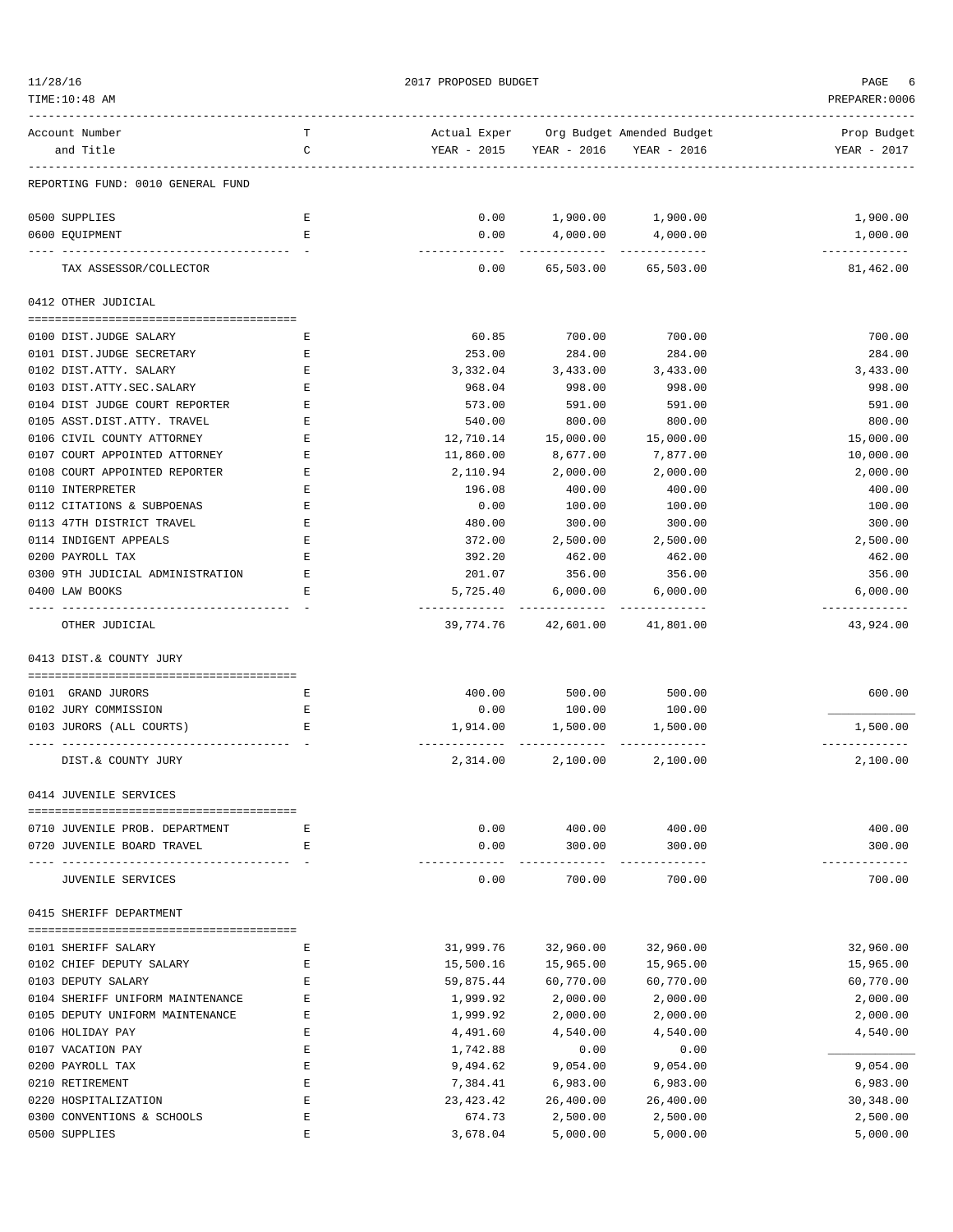|  | 1/28/16 |  |
|--|---------|--|
|  |         |  |

| 11/28/16                                  |        | 2017 PROPOSED BUDGET       |                             |                                        | PAGE<br>7                   |
|-------------------------------------------|--------|----------------------------|-----------------------------|----------------------------------------|-----------------------------|
| TIME:10:48 AM                             |        | PREPARER: 0006             |                             |                                        |                             |
| Account Number                            | т      |                            |                             | Actual Exper Org Budget Amended Budget | Prop Budget                 |
| and Title                                 | C      | YEAR - 2015                | YEAR - 2016                 | YEAR - 2016                            | YEAR - 2017                 |
| REPORTING FUND: 0010 GENERAL FUND         |        |                            |                             |                                        |                             |
| 0501 AMMUNITION                           | Ε      | 346.51                     | 1,000.00                    | 1,000.00                               | 1,000.00                    |
| 0502 UNIFORM SUPPLIES                     | Ε      | 305.43                     | 500.00                      | 500.00                                 | 500.00                      |
| 0503 FUEL                                 | Е      | 20,833.67                  | 35,000.00                   | 35,000.00                              | 35,000.00                   |
| 0600 EQUIPMENT                            | Ε      | 3,034.05                   | 4,000.00                    | 4,000.00                               | 4,000.00                    |
| 0601 RADIO MAINTENANCE                    | Ε      | 3,894.00                   | 3,894.00                    | 3,894.00                               | 3,894.00                    |
| 0602 VEHICLE EXPENSE                      | Ε      | 7,867.73                   | 6,000.00                    | 6,000.00                               | 6,000.00                    |
| 0603 SO TECH                              | Ε      | 0.00                       | 0.00                        | 0.00                                   |                             |
| 0800 PRISONER TRANSPORT                   | E      | 363.48                     | 1,000.00                    | 1,000.00                               | 1,000.00                    |
| 0801 CAPITAL OUTLAY SHERIFF VEHICLE       | Ε      | 32,493.00                  | 32,493.00                   | 32,493.00                              |                             |
| 0802 TRAFFIC SAFETY ENFORCEMENT           | Е      | 6,516.35                   | 9,000.00                    | 9,000.00                               | 9,000.00                    |
| 0803 LAW ENFORCEMENT SPECIAL              | Ε      | 1,382.58                   | 0.00                        | 0.00                                   |                             |
| 0804 JAG GRANT EXPENSE<br>--------------- | Е      | 0.00                       | 0.00                        | 0.00                                   |                             |
| SHERIFF DEPARTMENT                        |        | ------------<br>239,301.70 | -------------<br>261,059.00 | -------------<br>261,059.00            | -------------<br>232,514.00 |
| 0416 DPS                                  |        |                            |                             |                                        |                             |
| 0400 TELEPHONE & PAGERS                   | Ε      | 703.69                     | 800.00                      | 800.00                                 | 800.00                      |
| 0500 SUPPLIES                             | Ε      | 0.00                       | 0.00                        | 0.00                                   |                             |
| 0600 EQUIPMENT                            | Е      | 0.00                       | 0.00                        | 0.00                                   |                             |
| DPS                                       |        | 703.69                     | 800.00                      | 800.00                                 | 800.00                      |
| 0417 EMERGENCY MANAGEMENT SERVICE         |        |                            |                             |                                        |                             |
|                                           |        |                            |                             |                                        |                             |
| 0100 PART-TIME EMC SALARY                 | Е      | 20,512.96                  | 21,129.00                   | 21,129.00                              | 30,000.00                   |
| 0200 PAYROLL TAX                          | Ε      | 1,589.38                   | 1,616.00                    | 1,616.00                               | 2,700.00                    |
| 0210 RETIREMENT                           | Ε      | 1,236.30                   | 1,247.00                    | 1,247.00                               | 2,100.00                    |
| 0220 HOSPITALIZATION                      | Ε      | 7,495.58                   | 8,448.00                    | 8,448.00                               | 10,800.00                   |
| 0300 TRAVEL/SCHOOL                        | Ε      | 4,007.60                   | 2,600.00                    | 2,600.00                               | 2,630.00                    |
| 0400 TELEPHONE                            | Ε      | 26,127.26                  | 21,600.00                   | 66,448.00                              | 17,011.00                   |
| 0500 SUPPLIES / EQUIPMENT                 | Ε      | 7,333.98                   | 3,193.00                    | 3,193.00                               | 2,000.00                    |
| 0501 EQUIPMENT                            | E      | 37, 144.04                 | 10,200.00                   | 47,728.20                              | 15,200.00                   |
| 0502 COUNTY SUPPLEMENT                    | Ε      |                            | 0.00                        | 0.00                                   | 9,000.00                    |
| EMERGENCY MANAGEMENT SERVICE              |        | 105,447.10                 | 70,033.00                   | 152,409.20                             | 91,441.00                   |
| 0418 OTHER PUBLIC SAFETY                  |        |                            |                             |                                        |                             |
|                                           | Ε      |                            |                             |                                        |                             |
| 0100 CLAUDE VFD                           |        | 15,000.00                  | 15,000.00                   | 15,000.00                              | 15,000.00                   |
| 0101 CLAUDE EMS<br>0102 WAYSIDE VFD       | Ε<br>Ε | 2,000.00<br>5,000.00       | 2,000.00<br>5,000.00        | 2,000.00                               | 2,000.00<br>5,000.00        |
|                                           | Ε      |                            |                             | 5,000.00                               |                             |
| 0103 WAYSIDE EMS<br>0104 WASHBURN VFD     | Е      | 0.00<br>8,000.00           | 0.00<br>8,000.00            | 0.00                                   | 8,000.00                    |
|                                           |        |                            |                             | 8,000.00<br>-----------                | ------------                |
| OTHER PUBLIC SAFETY                       |        | 30,000.00                  | 30,000.00                   | 30,000.00                              | 30,000.00                   |
| 0419 JAIL HOUSING & BOOKING               |        |                            |                             |                                        |                             |
| 0100 JAIL ADMINISTRATOR SALARY            | Ε      | 15,500.16                  | 15,965.00                   | 15,965.00                              | 15,965.00                   |
| 0101 JAIL ADMINISTRATOR OVERTIME          | Ε      | 0.00                       | 0.00                        | 0.00                                   |                             |
| 0102 JAILER'S SALARY                      | Е      | 124,281.07                 | 123,600.00                  | 123,600.00                             | 123,600.00                  |
| 0103 JAILER'S OVERTIME                    | Ε      | 7,114.99                   | 6,695.00                    | 6,695.00                               | 6,695.00                    |
| 0104 JAIL ADMIN UNIFORM MAINTENANCE       | Е      | 999.96                     | 1,000.00                    | 1,000.00                               | 1,000.00                    |
| 0105 JAILER'S UNIFORM MAINTENANCE         | E      | 2,395.45                   | 2,000.00                    | 2,000.00                               | 2,000.00                    |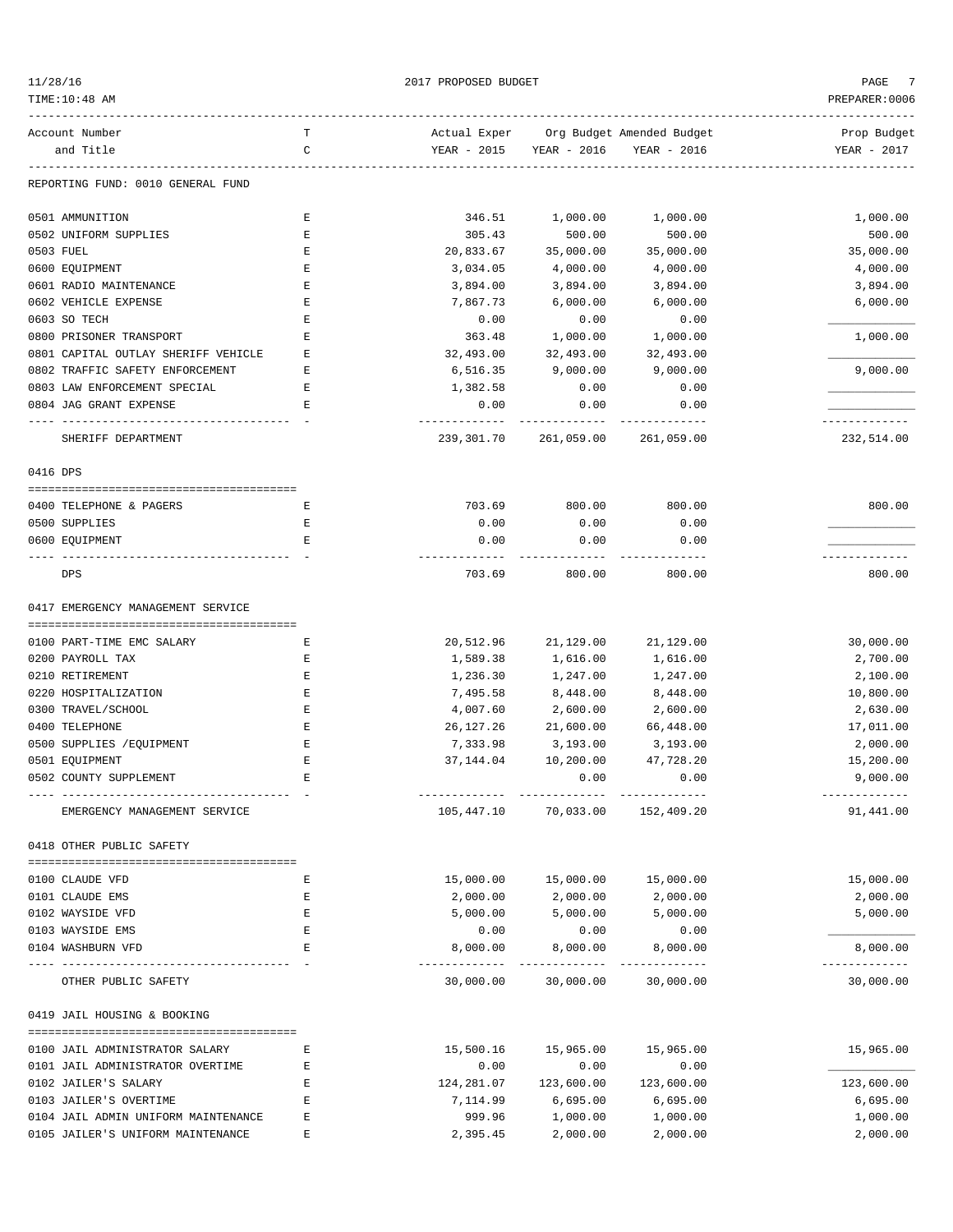| 11/28/16 |  |
|----------|--|
|          |  |

2017 PROPOSED BUDGET AND STRUCK AND STRUCK AND RAGE 8

| TIME:10:48 AM                                             |   |                         |                                   |                                    | PREPARER:0006             |
|-----------------------------------------------------------|---|-------------------------|-----------------------------------|------------------------------------|---------------------------|
| Account Number                                            | т | Actual Exper            |                                   | Org Budget Amended Budget          | Prop Budget               |
| and Title                                                 | C | YEAR - 2015             |                                   | YEAR - 2016 YEAR - 2016            | YEAR - 2017               |
| REPORTING FUND: 0010 GENERAL FUND                         |   |                         |                                   |                                    |                           |
| 0106 UNIFORM SUPPLIES                                     | Е | 413.84                  | 500.00                            | 500.00                             | 500.00                    |
| 0200 PAYROLL TAX                                          | E | 11,634.93               | 11,944.00                         | 11,944.00                          | 11,944.00                 |
| 0210 RETIREMENT                                           | E | 9,049.63                | 9,223.00                          | 9,223.00                           | 9,223.00                  |
| 0220 HOSPITALIZATION                                      | Ε | 27,622.61               | 42,240.00                         | 42,240.00                          | 40,464.00                 |
| 0300 SCHOOLS/MEDICAL EXAMS                                | Ε | 2,260.00                | 2,000.00                          | 2,000.00                           | 2,000.00                  |
| 0400 TELEPHONE                                            | Ε | 7,871.88                | 7,687.00                          | 7,687.00                           | 7,687.00                  |
| 0401 UTILITIES                                            | E | 5,860.79                | 7,000.00                          | 7,000.00                           | 7,000.00                  |
| 0500 SUPPLIES                                             | E | 1,552.54                | 1,500.00                          | 1,500.00                           | 1,500.00                  |
| 0600 REPAIRS                                              | Ε | 22,561.99               | 12,000.00                         | 12,000.00                          | 12,000.00                 |
| 0800 PRISONER CARE                                        | Ε | 14,217.79               | 10,000.00                         | 10,000.00                          | 10,000.00                 |
| 0801 PRISONER MEDICAL                                     | Ε | 496.70<br>------------- | 3,000.00<br>-------------         | 3,000.00<br>-------------          | 3,000.00<br>------------- |
| JAIL HOUSING & BOOKING                                    |   | 253,834.33              | 256,354.00                        | 256,354.00                         | 254,578.00                |
| 0420 SUPERVISION                                          |   |                         |                                   |                                    |                           |
| 0100 ADULT PROBATION                                      | Е |                         | $0.00$ 1,800.00 1,800.00          |                                    | 1,800.00                  |
| SUPERVISION                                               |   | 0.00                    |                                   | -------------<br>1,800.00 1,800.00 | -------------<br>1,800.00 |
| 0421 INDIGENT HEALTH CARE                                 |   |                         |                                   |                                    |                           |
| 0101 INDIGENT HEALTH CARE                                 | Е |                         | 911.95 30,000.00 30,000.00        |                                    | 43,736.50                 |
| 0102 ADMINISTRATIVE DUTIES                                | Е | 600.00                  | 3,000.00                          | 3,000.00                           | 3,000.00                  |
| 0103 INDIGENT BURIAL                                      | Е | 0.00                    | 0.00                              | 0.00                               |                           |
| INDIGENT HEALTH CARE                                      |   |                         | 1,511.95 33,000.00 33,000.00      |                                    | -----------<br>46,736.50  |
| 0422 COURT ORDERED SERVICES                               |   |                         |                                   |                                    |                           |
| 0101 MENTAL COMMITMENT-OTHER MED. EXAMS. E                |   |                         | $0.00$ 3,000.00 3,000.00          |                                    | 3,000.00                  |
| 0102 OTHER PUBLIC SERVICES                                | Е | 0.00                    | 0.00                              | 0.00                               |                           |
| 0103 AUTOPSY                                              | Е | 3,088.50                | 6,000.00                          | 6,000.00                           | 6,000.00                  |
| COURT ORDERED SERVICES                                    |   | 3,088.50                | 9,000.00                          | 9,000.00                           | -------------<br>9,000.00 |
| 0423 PARKS & RECREATION                                   |   |                         |                                   |                                    |                           |
| 0100 CARROLL PARK                                         | Е | 500.00                  | 500.00                            | 500.00                             | 500.00                    |
| 0101 LITTLE LEAGUE PARK                                   | Е | 0.00                    | 0.00                              | 0.00                               |                           |
| 0102 HIGH SCHOOL GRADUATION                               | E | 0.00                    | 100.00                            | 100.00                             | 100.00                    |
| 0103 GOODNIGHT PROJECT                                    | Е | 0.00                    | 0.00                              | 0.00                               |                           |
| -----------------------------------<br>PARKS & RECREATION |   | 500.00                  | 600.00                            | 600.00                             | 600.00                    |
| 0425 HOME ECONOMIC AGENT                                  |   |                         |                                   |                                    |                           |
| 0100 HOME ECONOMIC AGENT SALARY                           | Е | 9,999.86                | 10,300.00                         | 10,300.00                          | 10,300.00                 |
| 0101 HOME ECONOMIC AGENT TRAVEL                           | Е | 2,749.76                | 2,833.00                          | 2,833.00                           | 2,833.00                  |
| 0200 PAYROLL TAX                                          | Е | 975.26                  | 1,005.00                          | 1,005.00                           | 1,005.00                  |
| 0300 PROFESSIONAL IMPROVEMENT                             | E | 499.95                  | 1,000.00                          | 1,000.00                           | 1,000.00                  |
| 0500 DEMONSTRATION SUPPLIES                               | E | 82.56                   | 500.00                            | 500.00                             | 500.00                    |
| 0501 TRAVEL SUPPLEMENT                                    | Е | 2,438.50                | 2,500.00                          | 2,500.00                           | 2,500.00                  |
| -----------------<br>HOME ECONOMIC AGENT                  |   |                         | 16,745.89   18,138.00   18,138.00 |                                    | -----------<br>18,138.00  |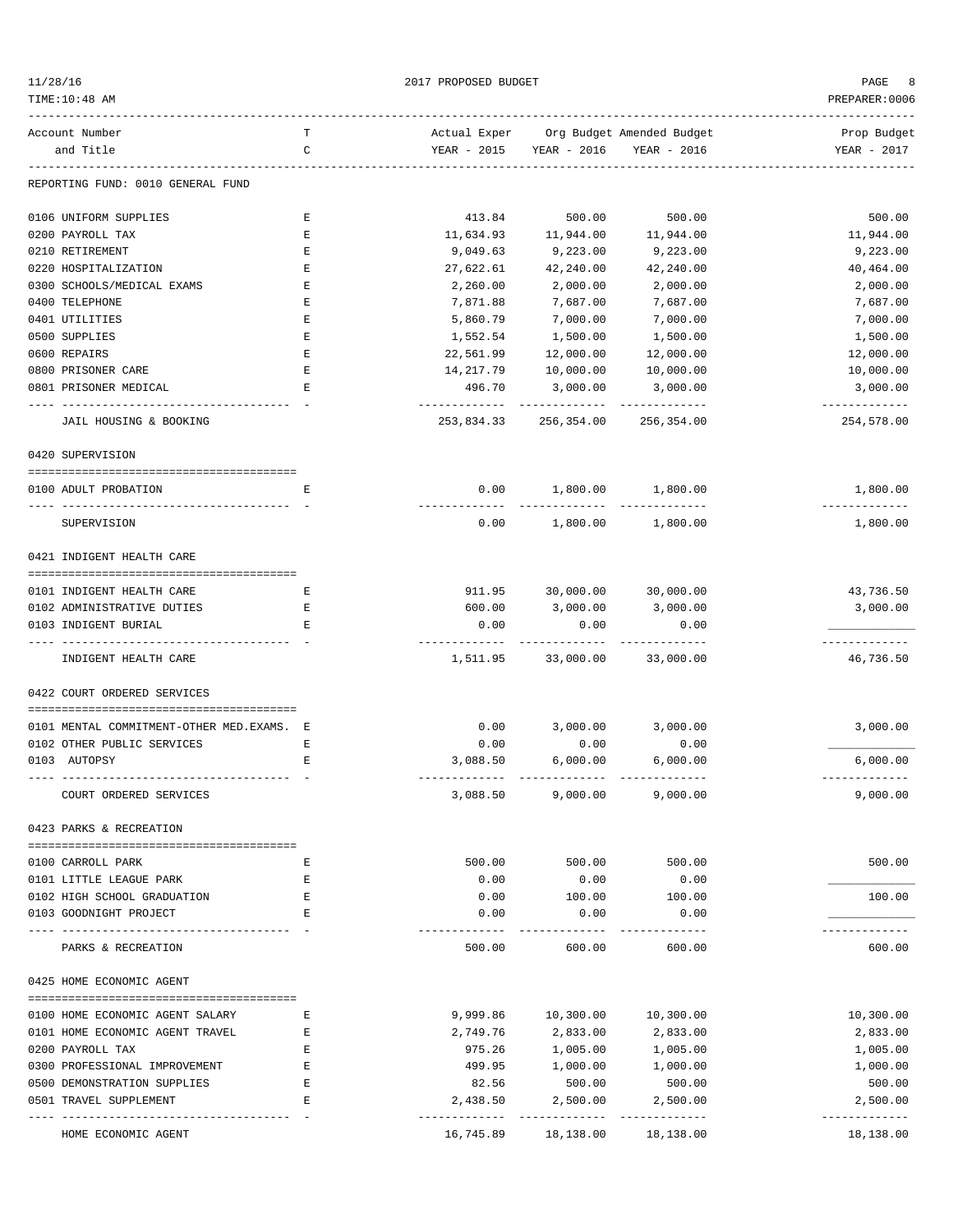| 11/28/16                                                 |              | PAGE<br>-9 |                                        |                                        |                            |  |
|----------------------------------------------------------|--------------|------------|----------------------------------------|----------------------------------------|----------------------------|--|
| TIME:10:48 AM                                            |              |            |                                        |                                        |                            |  |
| Account Number                                           | T.           |            |                                        | Actual Exper Org Budget Amended Budget | Prop Budget                |  |
| and Title                                                | $\mathsf{C}$ |            |                                        | YEAR - 2015 YEAR - 2016 YEAR - 2016    | YEAR - 2017                |  |
| REPORTING FUND: 0010 GENERAL FUND                        |              |            |                                        |                                        |                            |  |
| 0426 COUNTY AGRICULTURAL AGENT                           |              |            |                                        |                                        |                            |  |
| 0100 COUNTY AGENT SALARY                                 | E            |            | 4,615.32 10,300.00 10,300.00           |                                        | 10,300.00                  |  |
| 0101 COUNTY AGENT TRAVEL                                 | Е            | 1,615.32   | 3,605.00                               | 3,605.00                               | 3,605.00                   |  |
| 0102 COUNTY AGENT SECRETARY SALARY                       | Е            | 11,308.50  | 13,633.00                              | 13,633.00                              | 15,600.00                  |  |
| 0200 PAYROLL TAX                                         | Ε            | 1,341.81   | 2,107.00 2,107.00                      |                                        | 2,107.00                   |  |
| 0210 RETIREMENT                                          | Ε            | 672.86     | 804.00                                 | 804.00                                 | 804.00                     |  |
| 0301 PROFESSIONAL IMPROVEMENTS                           | Е            | 186.00     | 1,000.00                               | 1,000.00                               | 1,000.00                   |  |
| 0400 TELEPHONE                                           | Ε            | 1,266.52   | 1,500.00                               | 1,500.00                               | 1,500.00                   |  |
| 0500 SUPPLIES                                            | Е            | 901.04     | 1,200.00                               | 1,200.00                               | 1,200.00                   |  |
| 0501 SHOWS                                               | $\mathbf E$  | 3,866.89   | 5,000.00                               | 5,000.00                               | 5,000.00                   |  |
| 0510 FUEL                                                | Ε            | 1,477.63   | 4,500.00                               | 4,500.00                               | 4,500.00                   |  |
| 0600 EQUIPMENT, COMPUTER & DUES                          | Е            | 170.00     | 500.00                                 | 500.00                                 | 500.00                     |  |
| COUNTY AGRICULTURAL AGENT                                |              |            | 27, 421.89 44, 149.00 44, 149.00       |                                        | 46,116.00                  |  |
| 0427 TRANSFER TO ROAD & BRIDGE                           |              |            |                                        |                                        |                            |  |
| 0100 TRANSFER TO ROAD & BRIDGE<br>and the state of the E |              | 0.00       | 0.00                                   | 0.00                                   | 26,781.45                  |  |
| TRANSFER TO ROAD & BRIDGE                                |              | 0.00       | -----------<br>0.00                    | 0.00                                   | -------------<br>26,781.45 |  |
| <b>GENERAL FUND</b>                                      |              |            |                                        |                                        |                            |  |
| Income Totals                                            |              |            | 1,534,363.93 1,437,576.00 1,579,556.78 |                                        | 1,497,448.95               |  |
| Expense Totals                                           |              |            | 1,467,438.47 1,438,739.00 1,580,719.78 |                                        | 1,497,448.95               |  |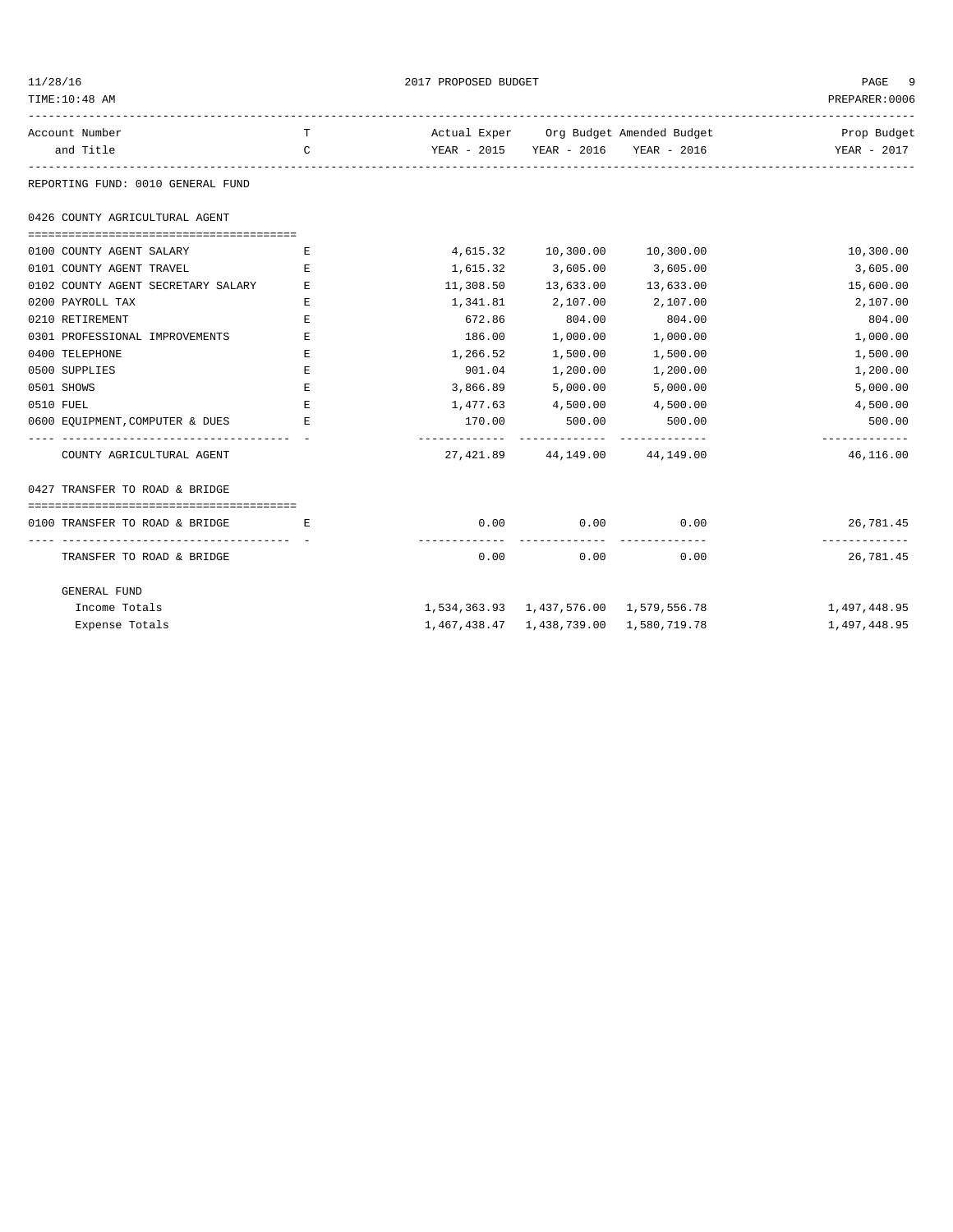| 11/28/16                                  |        | PAGE 10                   |                                          |                                                                            |                            |
|-------------------------------------------|--------|---------------------------|------------------------------------------|----------------------------------------------------------------------------|----------------------------|
| TIME:10:48 AM                             |        |                           |                                          |                                                                            | PREPARER: 0006             |
| Account Number                            | т      |                           |                                          | --------------------------------<br>Actual Exper Org Budget Amended Budget | Prop Budget                |
| and Title                                 | C      |                           | YEAR - 2015 YEAR - 2016                  | YEAR - 2016                                                                | YEAR - 2017                |
| REPORTING FUND: 0020 LATERAL ROAD FUND    |        |                           |                                          |                                                                            |                            |
| 0101 PREC.1 EXPENSE                       |        |                           |                                          |                                                                            |                            |
| 0100 COMMISSIONER SALARY                  | Е      | 3,132.00                  | 3,226.00                                 | 3,226.00                                                                   | 3,226.00                   |
| 0102 COMMISSION TRAVEL                    | Ε      | 2,061.96                  | 2,124.00                                 | 2,124.00                                                                   | 2,124.00                   |
| 0105 MAINTAINER OPERATOR SALARY           | Ε      | 13,194.00                 | 26,411.00                                | 26,411.00                                                                  | 26, 411.00                 |
| 0106 LABOR                                | Ε      | 0.00                      | 500.00                                   | 650.00                                                                     | 500.00                     |
| 0200 PAYROLL TAX                          | Ε      | 1,406.70                  | 2,430.00                                 | 2,430.00                                                                   | 2,430.00                   |
| 0210 RETIREMENT                           | Ε      | 1,094.07                  | 1,874.00                                 | 1,874.00                                                                   | 1,874.00                   |
| 0220 HOSPITALIZATION                      | Ε      | 0.00                      | 10,560.00                                | 5,000.00                                                                   | 10,116.00                  |
| 0300 EDUCATION                            | Ε      | 723.81                    | 900.00                                   | 900.00                                                                     | 1,000.00                   |
| 0401 UTILITIES                            | E      | 920.95                    | 1,000.00                                 | 1,000.00                                                                   | 1,000.00                   |
| 0500 ROAD REPAIR, SUPPLIES /MAINTENANCE E |        | 12,676.83                 | 9,500.00                                 | 10,224.50                                                                  | 9,500.00                   |
| 0501 EQUIPMENT PURCHASED                  | Ε      | 10,340.50                 | 5,000.00                                 | 9,685.50                                                                   | 5,000.00                   |
| 0510 FUEL                                 | E      | 5,608.73                  | 10,000.00                                | 10,000.00                                                                  | 10,000.00                  |
| PREC.1 EXPENSE                            |        |                           | 51,159.55 73,525.00                      | 73,525.00                                                                  | 73,181.00                  |
| 0102 PREC #2 EXPENSE                      |        |                           |                                          |                                                                            |                            |
|                                           |        |                           |                                          |                                                                            |                            |
| 0100 COMMISSIONER SALARY                  | Е      | 3,132.00                  | 3,226.00                                 | 3,226.00                                                                   | 3,226.00                   |
| 0102 CO.COMMISSIONER TRAVEL               | Ε      | 2,061.96                  | 2,124.00                                 | 2,124.00                                                                   | 2,124.00                   |
| 0105 MAINTAINER OPERATOR SALARY           | Ε      | 25,641.98                 | 26, 411.00                               | 26,411.00                                                                  | 26, 411.00                 |
| 0106 LABOR                                | Ε      | 0.00                      | 500.00                                   | 0.00                                                                       | 500.00                     |
| 0200 PAYROLL TAX                          | Ε      | 2,378.58                  | 2,430.00                                 | 2,430.00                                                                   | 2,430.00                   |
| 0210 RETIREMENT                           | Ε      | 1,850.05                  | 1,874.00                                 | 1,874.00                                                                   | 1,874.00                   |
| 0220 HOSPITALIZATION                      | Ε      | 8,357.61                  | 10,560.00                                | 10,560.00                                                                  | 10,116.00                  |
| 0300 EDUCATION                            | Ε      | 2,031.50                  | 900.00                                   | 1,131.00                                                                   | 1,000.00                   |
| 0401 UTILITIES                            | Ε      | 511.68                    | 525.00                                   | 525.00                                                                     | 525.00                     |
| 0500 ROAD REPAIR / SUPPLIES / MAINTENANCE | Ε      | 5,178.64                  | 9,500.00                                 | 15,076.36                                                                  | 9,500.00                   |
| 0501 EOUIPMENT PURCHASED                  | Ε      | 44,986.37                 | 44,986.00                                | 44,986.37                                                                  | 44,986.00                  |
| 0510 FUEL                                 | Ε      | 6,703.91                  | 10,000.00                                | 4,692.27                                                                   | 10,000.00                  |
| PREC #2 EXPENSE                           |        | 102,834.28                | ----------- --------------<br>113,036.00 | --------------<br>113,036.00                                               | ------------<br>112,692.00 |
| 0103 PREC #3 EXPENSE                      |        |                           |                                          |                                                                            |                            |
| 0100 COMMISSIONER SALARY                  | Ε      | 3,132.00                  | 3,226.00                                 | 3,226.00                                                                   | 3,226.00                   |
| 0102 CO.COMMISSIONER TRAVEL               | Ε      | 2,061.96                  | 2,124.00                                 | 2,124.00                                                                   | 2,124.00                   |
| 0105 MAINTAINER OPERATOR SALARY           | Ε      | 25,641.98                 | 26, 411.00                               | 26,411.00                                                                  | 26, 411.00                 |
| 0106 LABOR                                |        | 500.00                    | 500.00                                   |                                                                            | 500.00                     |
|                                           | E<br>Ε | 2,379.04                  |                                          | 500.00                                                                     |                            |
| 0200 PAYROLL TAXES                        |        |                           | 2,430.00                                 | 2,430.00                                                                   | 2,430.00                   |
| 0210 RETIREMENT                           | Ε      | 1,850.28                  | 1,874.00                                 | 1,874.00                                                                   | 1,874.00                   |
| 0220 HOSPITALIZATION                      | E      | 14,400.00                 | 15,840.00                                | 15,840.00                                                                  | 20,232.00                  |
| 0300 EDUCATION                            | Ε      | 900.00                    | 9,000.00                                 | 9,000.00                                                                   | 1,000.00                   |
| 0401 UTILITIES                            | Ε      | 495.70                    | 425.00                                   | 425.00                                                                     | 425.00                     |
| 0500 ROAD REPAIR/SUPPLIES/MAINTENANCE     | Ε      | 11,860.00                 | 13,000.00                                | 15,000.00                                                                  | 13,000.00                  |
| 0501 EQUIPMENT PURCHASED                  | Ε      | 3,000.00                  | 3,000.00                                 | 3,000.00                                                                   | 3,000.00                   |
| 0510 FUEL                                 | E      | 8,903.11<br>------------- | 10,000.00<br>-------------               | 10,000.00<br>-------------                                                 | 10,000.00<br>------------- |
| PREC #3 EXPENSE                           |        | 75,124.07                 | 87,830.00                                | 89,830.00                                                                  | 84,222.00                  |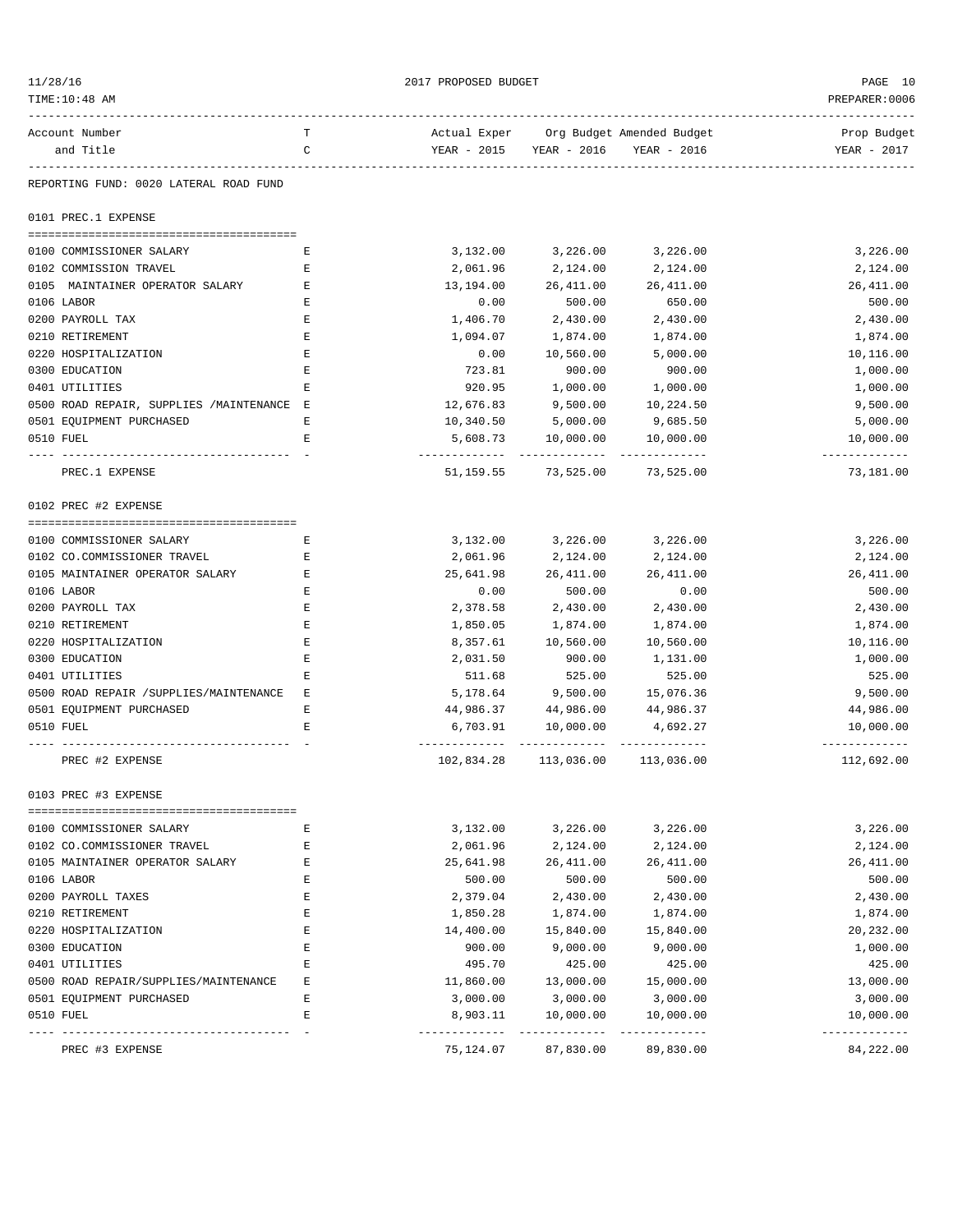| 11/28/16<br>TIME:10:48 AM                                     |        | 2017 PROPOSED BUDGET                    |                                                                               |                            | PAGE 11<br>PREPARER: 0006  |
|---------------------------------------------------------------|--------|-----------------------------------------|-------------------------------------------------------------------------------|----------------------------|----------------------------|
| Account Number<br>and Title                                   | т<br>C |                                         | Actual Exper Org Budget Amended Budget<br>YEAR - 2015 YEAR - 2016 YEAR - 2016 |                            | Prop Budget<br>YEAR - 2017 |
| REPORTING FUND: 0020 LATERAL ROAD FUND                        |        |                                         |                                                                               |                            |                            |
| 0104 PREC #4 EXPENSE                                          |        |                                         |                                                                               |                            |                            |
| 0100 COMMISSIONER SALARY                                      | Е      | 3,132.00                                | 3,226.00                                                                      | 3,226.00                   | 3,226.00                   |
| 0102 CO.COMMISSIONER TRAVEL                                   | Е      | 2,061.96                                | 2,124.00                                                                      | 2,124.00                   | 2,124.00                   |
| 0105 MAINTAINER OPERATOR SALARY                               | Е      | 25,641.98                               | 26,411.00                                                                     | 26,411.00                  | 26, 411.00                 |
| 0106 LABOR                                                    | Е      | 100.00                                  | 2,500.00                                                                      | 2,500.00                   | 500.00                     |
| 0200 PAYROLL TAX                                              | Е      | 2,378.99                                | 2,430.00                                                                      | 2,430.00                   | 2,430.00                   |
| 0210 RETIREMENT                                               | Е      | 1,850.24                                | 1,874.00                                                                      | 1,874.00                   | 1,874.00                   |
| 0220 HOSPITALIZATION                                          | Е      | 9,274.30                                | 10,560.00                                                                     | 10,560.00                  | 10,116.00                  |
| 0300 EDUCATION                                                | Е      | 1,344.55                                | 900.00                                                                        | 900.00                     | 1,000.00                   |
| 0401 UTILITIES                                                | Е      | 344.91                                  | 350.00                                                                        | 350.00                     | 350.00                     |
| 0500 ROAD REPAIR/SUPPLIES/MAINTENANCE                         | Е      | 7,357.97                                | 15,000.00                                                                     | 15,000.00                  | 13,500.00                  |
| 0501 EOUIPMENT PURCHASED                                      | Е      | 8,602.37                                | 9,400.00                                                                      | 9,400.00                   | 32,400.00                  |
| 0510 FUEL                                                     | Е      | 9,327.13                                | 15,000.00<br>. _ _ _ _ _ _ _ _ _ _ _                                          | 15,000.00<br>------------- | 13,500.00<br>------------- |
| PREC #4 EXPENSE                                               |        |                                         | 71,416.40 89,775.00 89,775.00                                                 |                            | 107,431.00                 |
| 0105 ALL PRECINCTS                                            |        |                                         |                                                                               |                            |                            |
| 0100 CO JUDGE SALARY                                          | Е      | 6,711.90                                | 6,914.00                                                                      | 6,914.00                   | 6,914.00                   |
| 0101 CO JUDGE TRAVEL                                          | Е      | 650.00                                  | 670.00                                                                        | 670.00                     | 670.00                     |
| 0102 CO JUDGE SECRETARY SALARY                                | Е      | 2,803.84                                | 2,888.00                                                                      | 2,888.00                   | 3,118.00                   |
| 0200 PAYROLL TAX                                              | Е      | 777.39                                  | 777.00                                                                        | 777.00                     | 798.00                     |
| 0210 RETIREMENT                                               | Е      | 605.01                                  | 694.00                                                                        | 694.00                     | 711.00                     |
| 0220 HOSPITALIZATION                                          | Е      | 2,424.92                                | 3,164.00                                                                      | 3,164.00                   | 2,500.00                   |
| 0300 ALL PREC SHARED EXPENSE                                  | Ε      | 10,113.55                               | 14,449.00                                                                     | 10,118.26                  | 37,449.00                  |
| 0301 CAPITAL OUTLAY                                           | Е      | 0.00                                    | 0.00                                                                          | 0.00                       |                            |
| 0302 CO.LIVESTOCK DONATION                                    | Е      | 0.00                                    | 0.00                                                                          | 0.00                       |                            |
| 0303 CAPITAL LEASE PAYMENTS                                   | Е      | 0.00                                    | 0.00                                                                          | 0.00                       |                            |
| ---------------------<br>ALL PRECINCTS                        |        | -------------                           | --------------<br>24,086.61 29,556.00 25,225.26                               | --------------             | 52,160.00                  |
| 0106 CONSERVATION & NATURAL RESOURCES                         |        |                                         |                                                                               |                            |                            |
|                                                               |        |                                         |                                                                               |                            |                            |
| 0100 STAKED PLAINS SOIL & WATER CONSERV. E                    |        | 0.00                                    | 0.00                                                                          | 0.00                       |                            |
| CONSERVATION & NATURAL RESOURCES                              |        | ---------<br>0.00                       | -----------<br>0.00                                                           | 0.00                       | 0.00                       |
| 0107 LANDFILL- SANITATION                                     |        |                                         |                                                                               |                            |                            |
|                                                               |        |                                         |                                                                               |                            |                            |
| 0100 SALARY                                                   | Е      | 3,326.72                                | 3,431.00                                                                      | 5,350.37                   | 3,431.00                   |
| 0200 PAYROLL TAX                                              | Е      | 254.61                                  | 263.00                                                                        | 263.00                     | 263.00                     |
| 0210 RETIREMENT                                               | Ε      | 198.03                                  | 203.00                                                                        | 203.00                     | 203.00                     |
| 0220 HOSPITALIZATION                                          | Ε      | 1,058.93                                | 1,041.00                                                                      | 1,041.00                   | 1,000.00                   |
| 0300 LANDFILL DUES                                            | Е      | 2,092.12                                | 2,500.00                                                                      | 2,611.70                   | 2,500.00                   |
| 0304 SUPPLIES & REPAIR<br>----------------------------------- | Е      | 4,319.79<br>------------- ------------- | 1,500.00                                                                      | 1,799.67<br>-------------  | 1,500.00<br>-------------  |
| LANDFILL- SANITATION                                          |        | 11,250.20                               | 8,938.00                                                                      | 11,268.74                  | 8,897.00                   |
| 0300 INCOME ACCOUNTS                                          |        |                                         |                                                                               |                            |                            |
| 0110 DELINQUENT AD VALOREM REVENUE                            | T      |                                         | 133,249.04 1,000.00 1,000.00                                                  |                            | 1,000.00                   |
| 0111 CURRENT TAX REVENUE                                      | I      |                                         | 171,378.40 321,250.00 321,250.00                                              |                            | 358,101.55                 |
| 0114 2013 AD VALEREM REVEUE                                   | I.     |                                         |                                                                               |                            |                            |
| 0117 2010 AD VALOREM REVENUE                                  | I.     |                                         |                                                                               |                            |                            |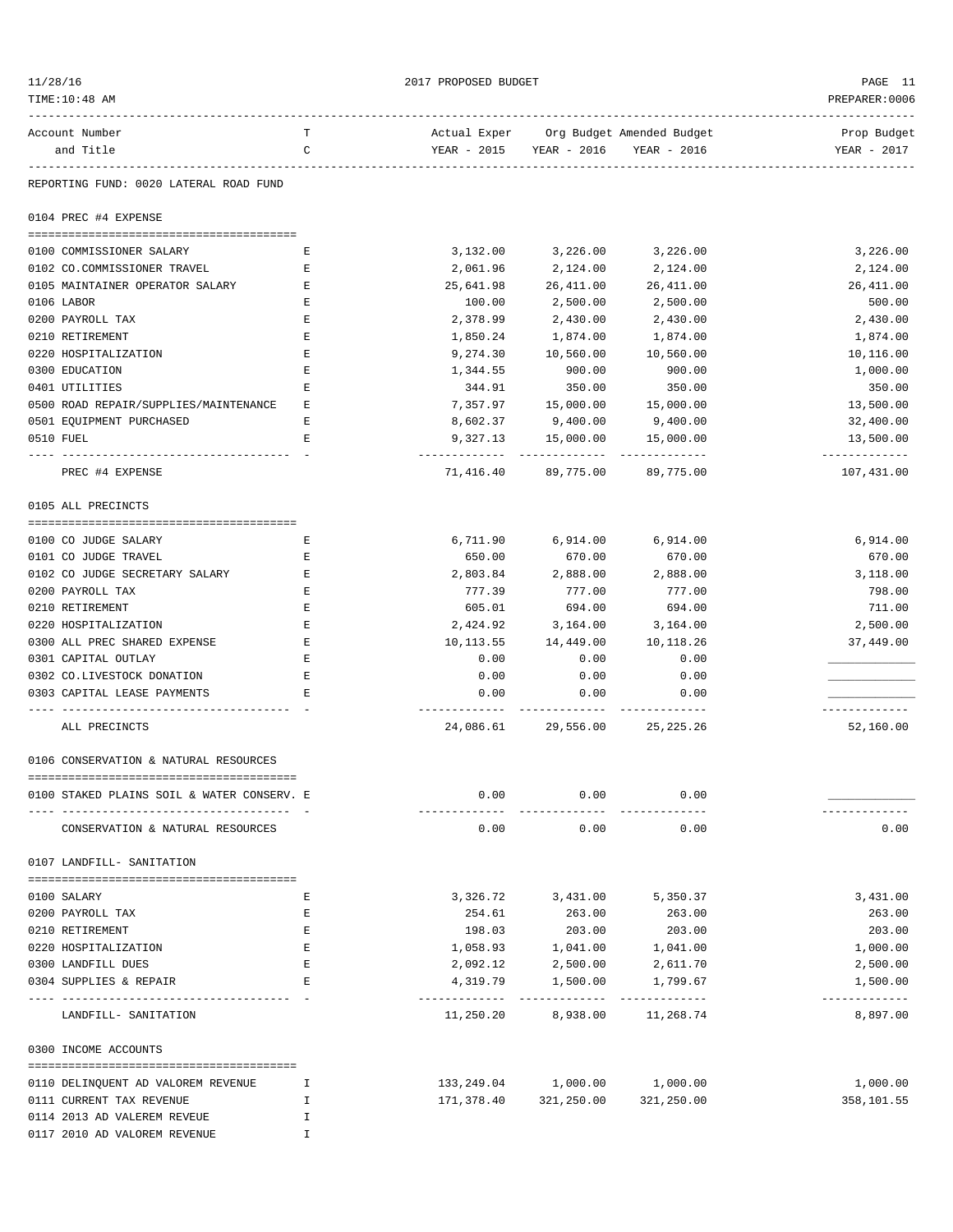TIME:10:48 AM PREPARER:0006

 $2017 \text{ PROPOSED BUDGET} \tag{PAGE} 12$ 

| Account Number                         | T            |           |                                  | Actual Exper Org Budget Amended Budget | Prop Budget |
|----------------------------------------|--------------|-----------|----------------------------------|----------------------------------------|-------------|
| and Title                              | $\mathsf{C}$ |           |                                  | YEAR - 2015 YEAR - 2016 YEAR - 2016    | YEAR - 2017 |
| REPORTING FUND: 0020 LATERAL ROAD FUND |              |           |                                  |                                        |             |
| 0120 VEHICLE REG.                      | I            | 19,290.00 | 24,000.00                        | 24,000.00                              | 24,000.00   |
| 0147 STATE PARTICIPATION               | I            | 56,989.42 | 52,500.00                        | 52,500.00                              | 52,500.00   |
| 0148 CALICHE SALES                     | I            | 75.00     | 0.00                             | 0.00                                   |             |
| 0149 EQUIPMENT SALES                   | I            | 0.00      | 0.00                             | 0.00                                   |             |
| 0150 RESERVES                          | T.           | 0.00      | 0.00                             | 0.00                                   |             |
| 0151 LANDFILL FEES                     | I            | 2,455.00  | 3,900.00                         | 3,900.00                               | 3,900.00    |
| 0160 TEXPOOL INTEREST                  | I            | 108.02    | 10.00                            | 10.00                                  | 50.00       |
| 0161 CD INTEREST                       | T.           | 0.00      | 0.00                             | 0.00                                   |             |
| 0200 GENERAL FUND                      | $\mathbb{I}$ | 0.00      | 0.00                             | 0.00                                   | 26,781.45   |
| INCOME ACCOUNTS                        |              |           | 383,544.88 402,660.00 402,660.00 |                                        | 466, 333.00 |
| 0400 APPRAISAL DISTRICT                |              |           |                                  |                                        |             |
|                                        |              |           |                                  |                                        |             |
| 0101 ARMST.CTY. APPRAISAL DISTRICT     | E.           |           | 0.00                             | 0.00                                   | 27,750.00   |
| APPRAISAL DISTRICT                     |              | 0.00      | 0.00                             | 0.00                                   | 27,750.00   |
| LATERAL ROAD FUND                      |              |           |                                  |                                        |             |
| Income Totals                          |              |           | 383,544.88 402,660.00 402,660.00 |                                        | 466,333.00  |
| Expense Totals                         |              |           | 335,871.11 402,660.00            | 402,660.00                             | 466,333.00  |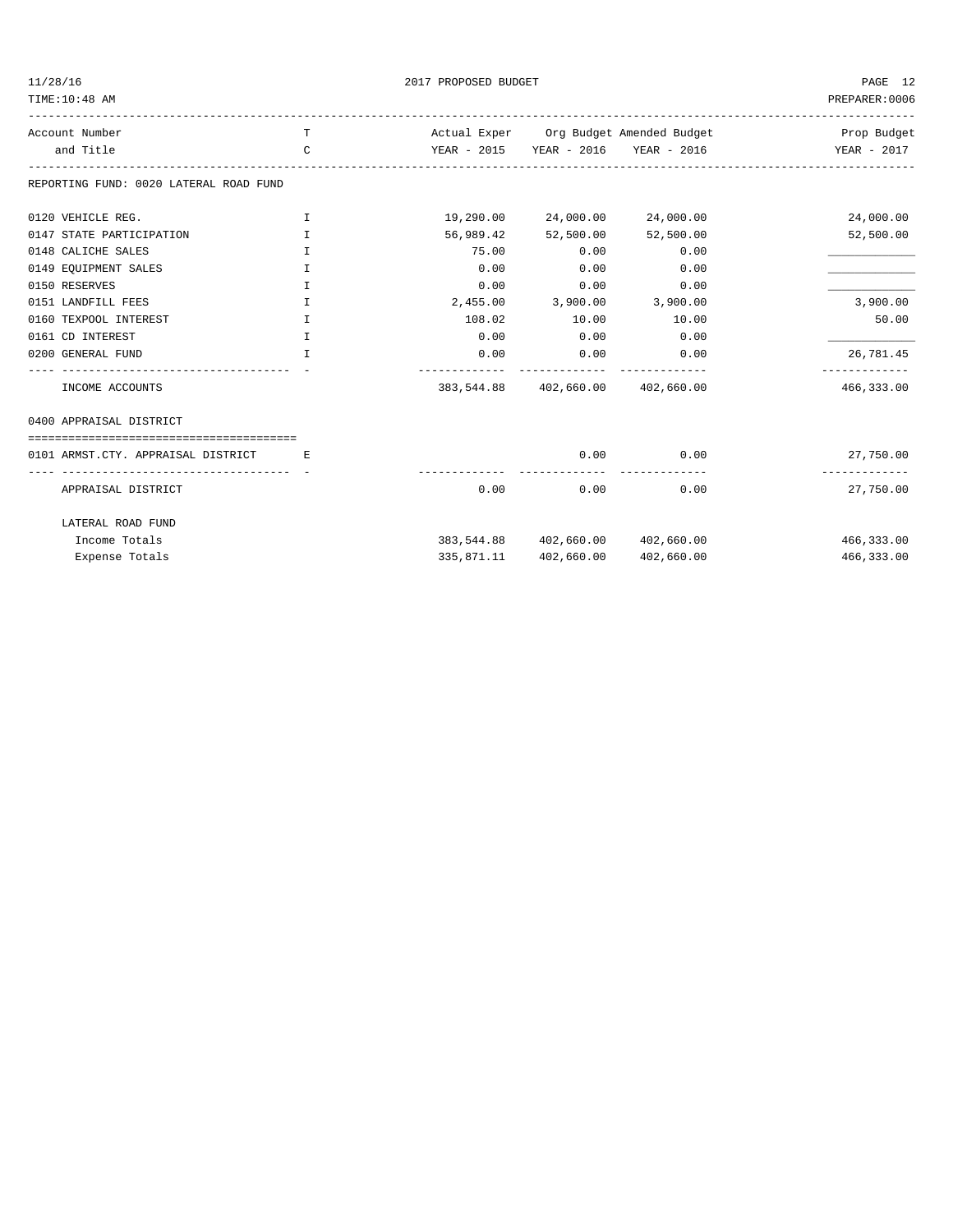| 11/28/16<br>TIME: 10:48 AM                          | 2017 PROPOSED BUDGET | PAGE 13<br>PREPARER: 0006 |                            |                                        |               |
|-----------------------------------------------------|----------------------|---------------------------|----------------------------|----------------------------------------|---------------|
| Account Number                                      | T                    |                           |                            | Actual Exper Org Budget Amended Budget | Prop Budget   |
| and Title                                           | $\mathcal{C}$        |                           |                            | YEAR - 2015 YEAR - 2016 YEAR - 2016    | YEAR - 2017   |
| REPORTING FUND: 0030 COUNTY RECORDS MANAGEMENT FUND |                      |                           |                            |                                        |               |
| 0300 COUNTY REC.MGMT REVENUE                        |                      |                           |                            |                                        |               |
| 0129 COUNTY CRT.RECORDING & FILING FEES I           |                      |                           | 7,392.00 6,000.00 6,000.00 |                                        | 6,000.00      |
| 0130 RECORD MANAGEMENT INTEREST                     | $\top$               | 0.00                      | 0.00                       | 0.00                                   |               |
| 0131 TEXPOOL INTEREST                               | $\mathbf{I}$         | 0.00                      | 0.00                       | 0.00                                   |               |
| 0132 TAKEN FROM RESERVES                            | $\mathbf{T}$         |                           | $0.00$ 3,590.00 3,590.00   |                                        | 3,590.00      |
|                                                     |                      | --------------            |                            |                                        | ------------- |
| COUNTY REC.MGMT REVENUE                             |                      |                           | 7,392.00 9,590.00 9,590.00 |                                        | 9,590.00      |
| 0400 EXPENSE                                        |                      |                           |                            |                                        |               |
|                                                     |                      |                           |                            |                                        |               |
| $0100$ P/T CLERK                                    | Е                    |                           | 2,531.25 3,090.00 3,090.00 |                                        | 3,090.00      |
| 0200 PAYROLL TAXES                                  | Е                    |                           | 193.67 250.00              | 250.00                                 | 250.00        |
| 0210 RETIREMENT                                     | Ε                    |                           | 150.63 250.00              | 250.00                                 | 250.00        |
| 0361 RECORDING SUPPLIES                             | E.                   |                           | 2,426.39 3,000.00 3,000.00 |                                        | 3,000.00      |
| 0401 RECORDING EQUIPMENT                            | Е                    |                           | 2,157.61 3,000.00          | 3,000.00                               | 3,000.00      |
| 0402 BANK CHARGES                                   | E.                   | 0.00                      | 0.00                       | 0.00                                   |               |
| <b>EXPENSE</b>                                      |                      |                           | 7,459.55 9,590.00 9,590.00 | ----------- --------------             | 9,590.00      |
| COUNTY RECORDS MANAGEMENT FUND                      |                      |                           |                            |                                        |               |
| Income Totals                                       |                      |                           | 7,392.00 9,590.00 9,590.00 |                                        | 9,590.00      |
| Expense Totals                                      |                      | 7,459.55                  | 9,590.00                   | 9,590.00                               | 9,590.00      |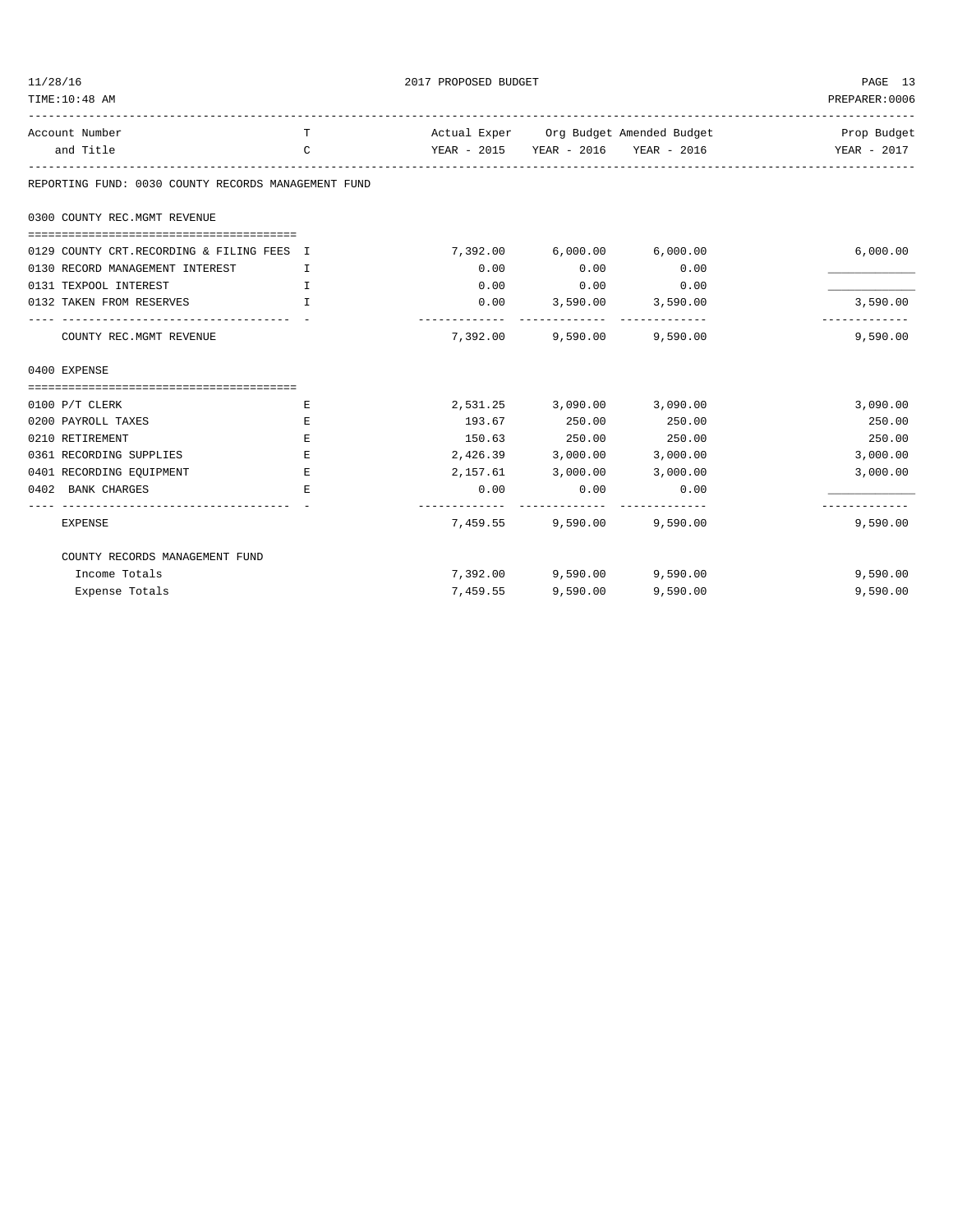| 11/28/16<br>TIME: 10:48 AM                            | PAGE 14<br>PREPARER: 0006 |        |                             |               |                                                              |
|-------------------------------------------------------|---------------------------|--------|-----------------------------|---------------|--------------------------------------------------------------|
| Account Number                                        | T.                        |        |                             |               | Actual Exper Org Budget Amended Budget 1988 1989 Prop Budget |
| and Title                                             | $\mathcal{C}$             |        |                             |               |                                                              |
| REPORTING FUND: 0031 DISTRICT RECORDS MANAGEMENT FUND |                           |        |                             |               |                                                              |
| 0300 DIST.RECORDING & FILING FEES                     |                           |        |                             |               |                                                              |
| 0129 DIST.RECORDING & FILING FEES<br>and the Total To |                           |        | 560.00 925.00 925.00        |               | 925.00                                                       |
| 0130 INTEREST CKG                                     | T.                        |        | $0.00$ $0.00$ $0.00$ $0.00$ |               |                                                              |
| DIST.RECORDING & FILING FEES                          |                           |        | 560.00 925.00 925.00        |               | 925.00                                                       |
| 0400 DIST.REC.MGMT EXPENSE                            |                           |        |                             |               |                                                              |
| 0400 DIST.REC.MGMT RECORDING SUPPLIES                 | E.                        |        | 277.12 425.00 425.00        |               | 425.00                                                       |
| 0401 DIST.REC.MGMT RECORDING EQUIPMENT                | E.                        | 0.00   |                             | 500.00 500.00 | 500.00                                                       |
| 0402 BANK SERVICE CHARGES                             | E.                        | 0.00   | 0.00                        | 0.00          |                                                              |
|                                                       |                           |        |                             |               |                                                              |
| DIST.REC.MGMT EXPENSE                                 |                           | 277.12 |                             | 925.00 925.00 | 925.00                                                       |
| DISTRICT RECORDS MANAGEMENT FUND                      |                           |        |                             |               |                                                              |
| Income Totals                                         |                           |        | 560.00 925.00 925.00        |               | 925.00                                                       |
| Expense Totals                                        |                           | 277.12 | 925.00                      | 925.00        | 925.00                                                       |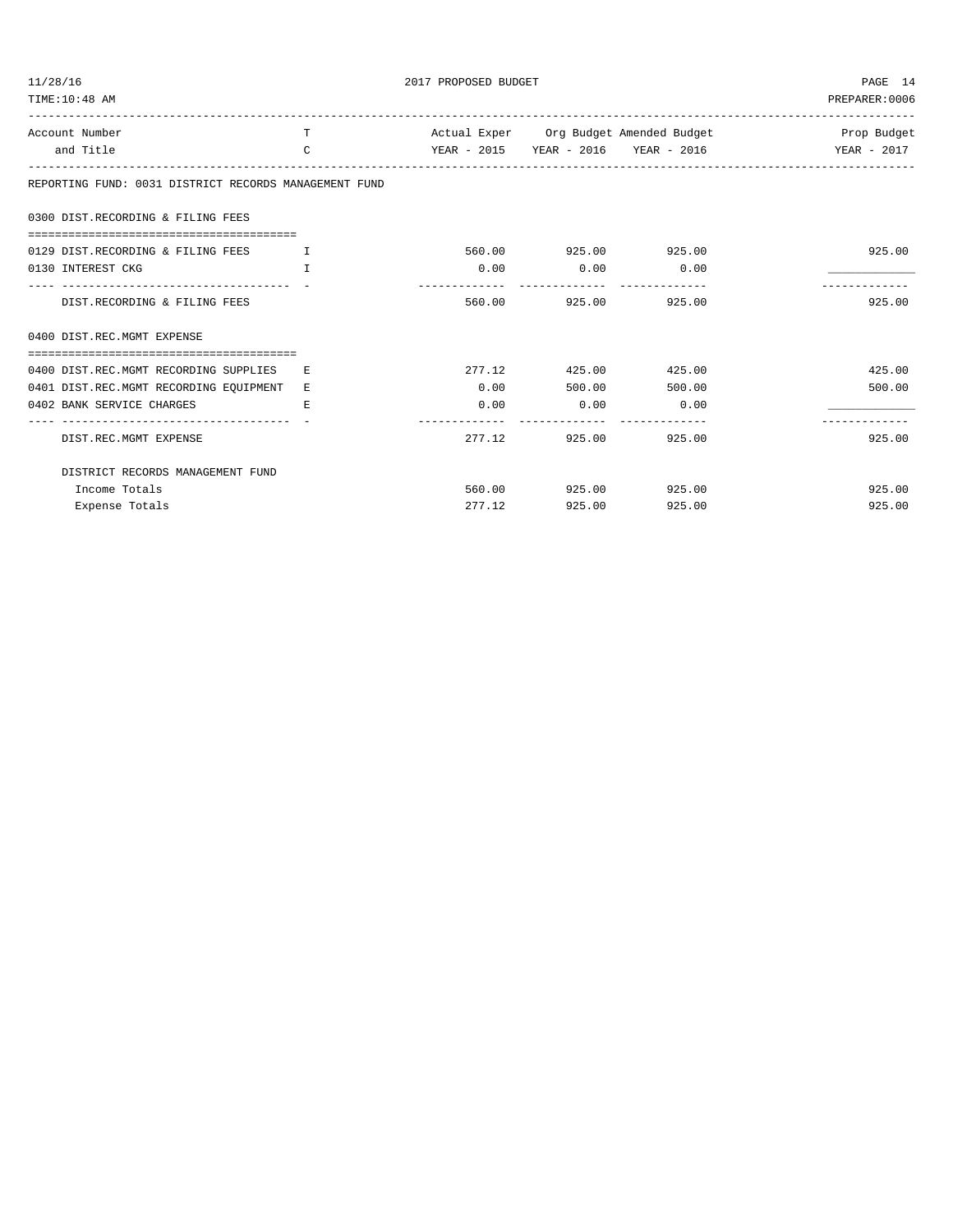| 11/28/16<br>TIME: 10:48 AM             |                                                                                                                                                                                                                                | 2017 PROPOSED BUDGET | PAGE 15<br>PREPARER:0006   |          |                                                              |
|----------------------------------------|--------------------------------------------------------------------------------------------------------------------------------------------------------------------------------------------------------------------------------|----------------------|----------------------------|----------|--------------------------------------------------------------|
| Account Number                         | T                                                                                                                                                                                                                              |                      |                            |          | Actual Exper Org Budget Amended Budget 1988 1989 Prop Budget |
| and Title                              | $\mathcal{C}$                                                                                                                                                                                                                  |                      |                            |          |                                                              |
| REPORTING FUND: 0032 ARCHIVE FUND      |                                                                                                                                                                                                                                |                      |                            |          |                                                              |
| 0300 REVENUE                           |                                                                                                                                                                                                                                |                      |                            |          |                                                              |
|                                        |                                                                                                                                                                                                                                |                      |                            |          |                                                              |
| 0129 CIVIL FEES REVENUE                | and the contract of the contract of the contract of the contract of the contract of the contract of the contract of the contract of the contract of the contract of the contract of the contract of the contract of the contra |                      | 5,871.00 6,505.00 6,505.00 |          | 6,505.00                                                     |
| REVENUE                                |                                                                                                                                                                                                                                |                      | 5,871.00 6,505.00 6,505.00 |          | -------------<br>6,505.00                                    |
| 0400 EXPENDITURES                      |                                                                                                                                                                                                                                |                      |                            |          |                                                              |
| ====================================== |                                                                                                                                                                                                                                |                      |                            |          |                                                              |
| 0200 PAYROLL TAX                       | Ε                                                                                                                                                                                                                              | 0.00                 | 250.00 250.00              |          | 250.00                                                       |
| 0210 RETIREMENT                        | E.                                                                                                                                                                                                                             |                      | $0.00$ 250.00 250.00       |          | 250.00                                                       |
| 0401 SUPPLIES                          | E                                                                                                                                                                                                                              |                      | 1,734.90 2,915.00 2,915.00 |          | 2,915.00                                                     |
| 0402 PART TIME CLERK                   | E.                                                                                                                                                                                                                             |                      | $0.00$ 3,090.00 3,090.00   |          | 3,090.00<br>-------------                                    |
| EXPENDITURES                           |                                                                                                                                                                                                                                |                      | 1,734.90 6,505.00 6,505.00 |          | 6.505.00                                                     |
| ARCHIVE FUND                           |                                                                                                                                                                                                                                |                      |                            |          |                                                              |
| Income Totals                          |                                                                                                                                                                                                                                |                      | 5,871.00 6,505.00 6,505.00 |          | 6,505.00                                                     |
| Expense Totals                         |                                                                                                                                                                                                                                |                      | 1,734.90 6,505.00          | 6,505.00 | 6,505.00                                                     |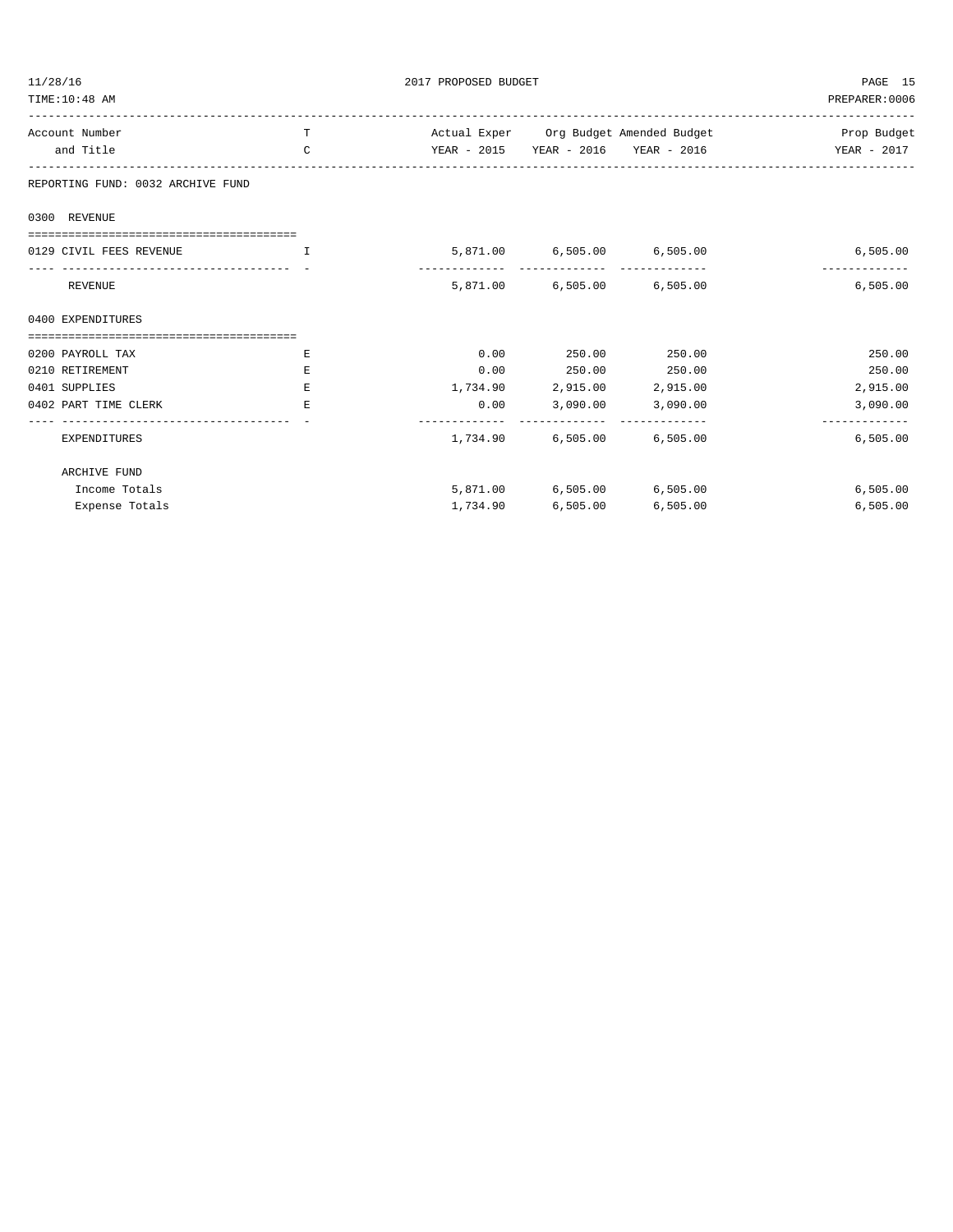| 11/28/16                                      |               | PAGE 16            |                                   |                                        |                |
|-----------------------------------------------|---------------|--------------------|-----------------------------------|----------------------------------------|----------------|
| TIME:10:48 AM<br>---------------------------- |               |                    |                                   |                                        | PREPARER: 0006 |
| Account Number                                | T.            |                    |                                   | Actual Exper Org Budget Amended Budget | Prop Budget    |
| and Title                                     | $\mathcal{C}$ |                    |                                   | YEAR - 2015 YEAR - 2016 YEAR - 2016    | YEAR - 2017    |
| REPORTING FUND: 0040 COURTHOUSE SECURITY      |               |                    |                                   |                                        |                |
| 0300 INCOME                                   |               |                    |                                   |                                        |                |
|                                               |               |                    |                                   |                                        |                |
| 0129 RECORDING & FILING FEE                   | $\mathbf I$   |                    | 9,880.04  11,000.00  11,000.00    |                                        | 11,000.00      |
| 0130 INTEREST CHS                             | $\mathbb{T}$  | 0.00               | 0.00                              | 0.00                                   |                |
| 0131 TEXPOOL INTEREST                         | T.            | 0.00<br>---------- | 0.00                              | 0.00                                   |                |
| INCOME                                        |               |                    | 9,880.04   11,000.00   11,000.00  |                                        | 11,000.00      |
| 0400 EXPENSE                                  |               |                    |                                   |                                        |                |
|                                               |               |                    |                                   |                                        |                |
| 0100 DIST. BALIFF MILEAGE CHARGE              | E.            | 210.00             | 124.00                            | 124.00                                 | 124.00         |
| 0200 PAYROLL TAX                              | E.            | 21.12              | 20.00                             | 20.00                                  | 20.00          |
| 0361 COURTHOUSE SECURITY ENHANCEMENT          | E.            | 9,762.98           | 10,581.00  10,581.00              |                                        | 10,581.00      |
| 0362 BALIFF CHARGES                           | E.            | 276.00             | 275.00                            | 275.00                                 | 275.00         |
| 0363 CHS TRAINING                             | E             | 0.00               | 0.00                              | 0.00                                   |                |
| 0364 BANK CHARGES                             | I             | 0.00               | 0.00                              | 0.00                                   |                |
| 0901 CAPITOL OUTLAY                           | Е.            | 0.00               | 0.00                              | 0.00                                   |                |
| <b>EXPENSE</b>                                |               |                    | 10,270.10   11,000.00   11,000.00 |                                        | 11,000.00      |
| COURTHOUSE SECURITY                           |               |                    |                                   |                                        |                |
| Income Totals                                 |               |                    | 9,880.04  11,000.00  11,000.00    |                                        | 11,000.00      |
| Expense Totals                                |               | 10,270.10          | 11,000.00                         | 11,000.00                              | 11,000.00      |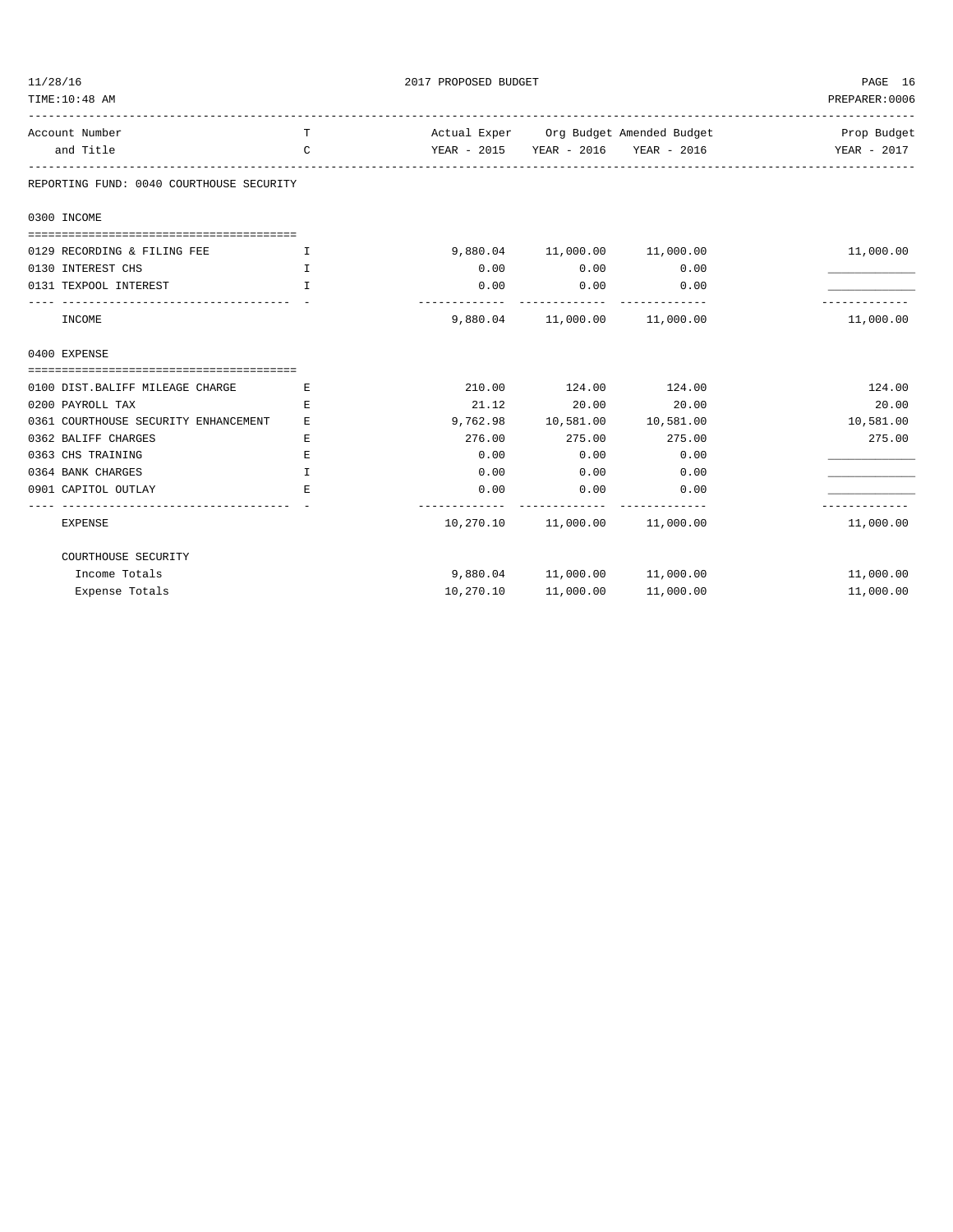| 11/28/16<br>TIME:10:48 AM                          |             | 2017 PROPOSED BUDGET       |                                     |                                        |                           |  |
|----------------------------------------------------|-------------|----------------------------|-------------------------------------|----------------------------------------|---------------------------|--|
|                                                    |             |                            |                                     |                                        | PREPARER: 0006            |  |
| Account Number                                     | T           |                            |                                     | Actual Exper Org Budget Amended Budget | Prop Budget               |  |
| and Title                                          | C           |                            | YEAR - 2015 YEAR - 2016 YEAR - 2016 |                                        | YEAR - 2017               |  |
| REPORTING FUND: 0050 JUSTICE COURT TECHNOLOGY FUND |             |                            |                                     |                                        |                           |  |
| 0300 INCOME                                        |             |                            |                                     |                                        |                           |  |
| 0100 FINE FEES                                     | I           |                            | 8,948.78    10,000.00    10,000.00  |                                        | 10,000.00                 |  |
| 0150 GENERAL FUND USAGE                            | I           | 0.00                       | 0.00                                | 0.00                                   |                           |  |
| 0151 TAKEN FROM RESERVES                           | I           | 0.00                       | 8,500.00 8,500.00                   |                                        | 8,500.00<br>------------- |  |
| INCOME                                             |             |                            | 8,948.78 18,500.00 18,500.00        |                                        | 18,500.00                 |  |
| 0400 EXPENSE                                       |             |                            |                                     |                                        |                           |  |
|                                                    |             |                            |                                     |                                        |                           |  |
| 0410 PT SALARY                                     | Е           | 0.00                       | 0.00                                | 0.00                                   |                           |  |
| 0411 PAYROLL TAX                                   | Е           | 0.00                       | 0.00                                | 0.00                                   |                           |  |
| 0420 POSTAGE METER                                 | E           | 0.00                       | 0.00                                | 0.00                                   |                           |  |
| 0430 POSTAGE USED                                  | $\mathbf E$ | 0.00                       | 0.00                                | 0.00                                   |                           |  |
| 0450 SUPPLIES                                      | Е           | 1,434.66                   | 2,500.00                            | 2,500.00                               | 2,500.00                  |  |
| 0451 EQUIPMENT                                     | $\mathbf E$ | 4,369.70                   | 5,000.00                            | 5,000.00                               | 5,000.00                  |  |
| 0452 TICKET WRITER                                 | $\mathbf E$ | 3,000.00                   | 4,000.00                            | 4,000.00                               | 4,000.00                  |  |
| 0500 EDUCATION                                     | E.          | 4,746.05<br>-------------- | 7,000.00<br>--------------          | 7,000.00                               | 7,000.00<br>------------- |  |
| <b>EXPENSE</b>                                     |             |                            | 13,550.41  18,500.00  18,500.00     |                                        | 18,500.00                 |  |
| JUSTICE COURT TECHNOLOGY FUND                      |             |                            |                                     |                                        |                           |  |
| Income Totals                                      |             |                            | 8,948.78  18,500.00  18,500.00      |                                        | 18,500.00                 |  |
| Expense Totals                                     |             | 13,550.41                  | 18,500.00                           | 18,500.00                              | 18,500.00                 |  |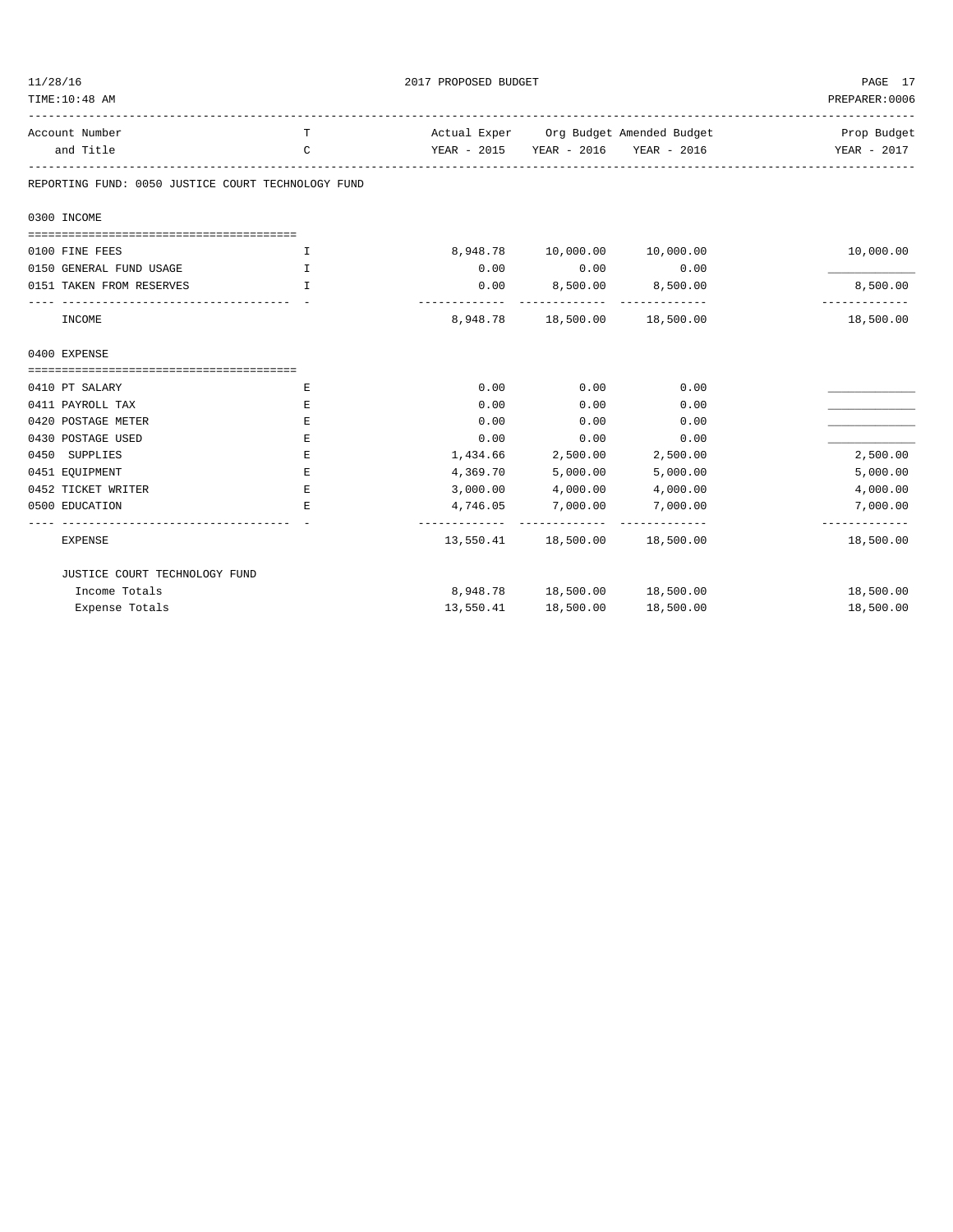| 11/28/16                                                      |               | 2017 PROPOSED BUDGET                                                                | PAGE 18                     |      |                |
|---------------------------------------------------------------|---------------|-------------------------------------------------------------------------------------|-----------------------------|------|----------------|
| TIME: 10:48 AM                                                |               |                                                                                     |                             |      | PREPARER: 0006 |
| Account Number                                                | T.            | Actual Exper     Org Budget Amended Budget                              Prop Budget |                             |      |                |
| and Title                                                     | $\mathcal{C}$ | YEAR - 2015 YEAR - 2016 YEAR - 2016 YEAR - 2017                                     |                             |      |                |
| REPORTING FUND: 0060 JAIL RESTORATION                         |               |                                                                                     |                             |      |                |
| 0300 JAIL REPAIRS                                             |               |                                                                                     |                             |      |                |
| 0101 INTEREST CKG ACCT                                        | п.            |                                                                                     | $0.00$ $0.00$ $0.00$ $0.00$ |      |                |
| 0110 FUNDS DEDICATED                                          | T             |                                                                                     | 3,000.00 0.00 0.00          |      |                |
| --------------------------------------<br><b>JAIL REPAIRS</b> |               | 3,000.00                                                                            | 0.00                        | 0.00 | 0.00           |
| 0400 JAIL REPAIRS                                             |               |                                                                                     |                             |      |                |
|                                                               |               |                                                                                     |                             |      |                |
| 0101 BANK CHARGES                                             | Е             | 0.00                                                                                | 0.00                        | 0.00 |                |
| 0102 REPAIRS                                                  | E.            | 0.00                                                                                | 0.00                        | 0.00 |                |
| 0103 AIRTIME COP SINC                                         | E.            |                                                                                     | 3,000.74 0.00               | 0.00 |                |
| <b>JAIL REPAIRS</b>                                           |               | 3,000.74                                                                            | 0.00                        | 0.00 | 0.00           |
| <b>JAIL RESTORATION</b>                                       |               |                                                                                     |                             |      |                |
| Income Totals                                                 |               | 3,000.00                                                                            | 0.00                        | 0.00 | 0.00           |
| Expense Totals                                                |               | 3,000.74                                                                            | 0.00                        | 0.00 | 0.00           |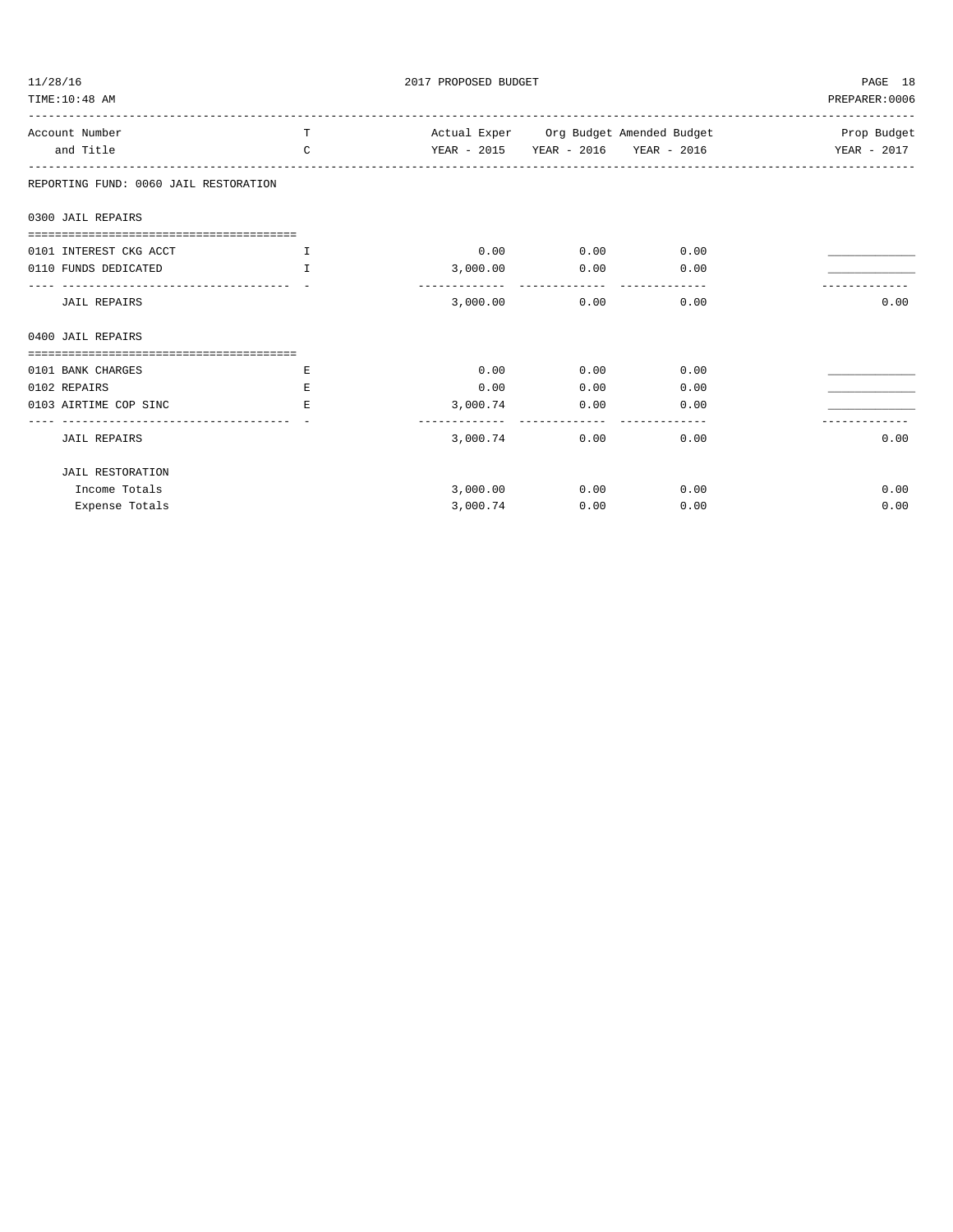| 11/28/16<br>2017 PROPOSED BUDGET                                    |                         |      |                          |                                                 | PAGE 19        |
|---------------------------------------------------------------------|-------------------------|------|--------------------------|-------------------------------------------------|----------------|
| TIME: 10:48 AM                                                      |                         |      |                          |                                                 | PREPARER: 0006 |
| Account Number                                                      | T                       |      |                          | Actual Exper Org Budget Amended Budget          | Prop Budget    |
| and Title                                                           | $\mathcal{C}$           |      |                          | YEAR - 2015 YEAR - 2016 YEAR - 2016 YEAR - 2017 |                |
| REPORTING FUND: 0061 PEACE OFFICER TRAINING                         |                         |      |                          |                                                 |                |
| 0300 TRAINING INCOME                                                |                         |      |                          |                                                 |                |
|                                                                     |                         |      |                          |                                                 |                |
| 0100 PEACE OFFICER REVENUE<br>$\mathbf{T}$ . The state $\mathbf{T}$ |                         |      | $0.00$ 1,163.00 1,163.00 |                                                 |                |
| 0101 COMMISSARY INTEREST                                            | T                       | 0.00 | 0.00                     | 0.00                                            |                |
|                                                                     |                         |      |                          |                                                 |                |
| TRAINING INCOME                                                     |                         |      | $0.00$ 1,163.00 1,163.00 |                                                 | 0.00           |
| 0400 TRAINING EXPENSE                                               |                         |      |                          |                                                 |                |
|                                                                     |                         |      |                          |                                                 |                |
| 0100 SHERIFF COMMISSARY EXPENSE                                     | and the state of the Ri |      |                          |                                                 |                |
|                                                                     |                         |      |                          |                                                 |                |
| TRAINING EXPENSE                                                    |                         |      | $0.00$ $0.00$ $0.00$     |                                                 | 0.00           |
| PEACE OFFICER TRAINING                                              |                         |      |                          |                                                 |                |
| Income Totals                                                       |                         |      | $0.00$ 1,163.00 1,163.00 |                                                 | 0.00           |
| Expense Totals                                                      |                         | 0.00 | 0.00                     | 0.00                                            | 0.00           |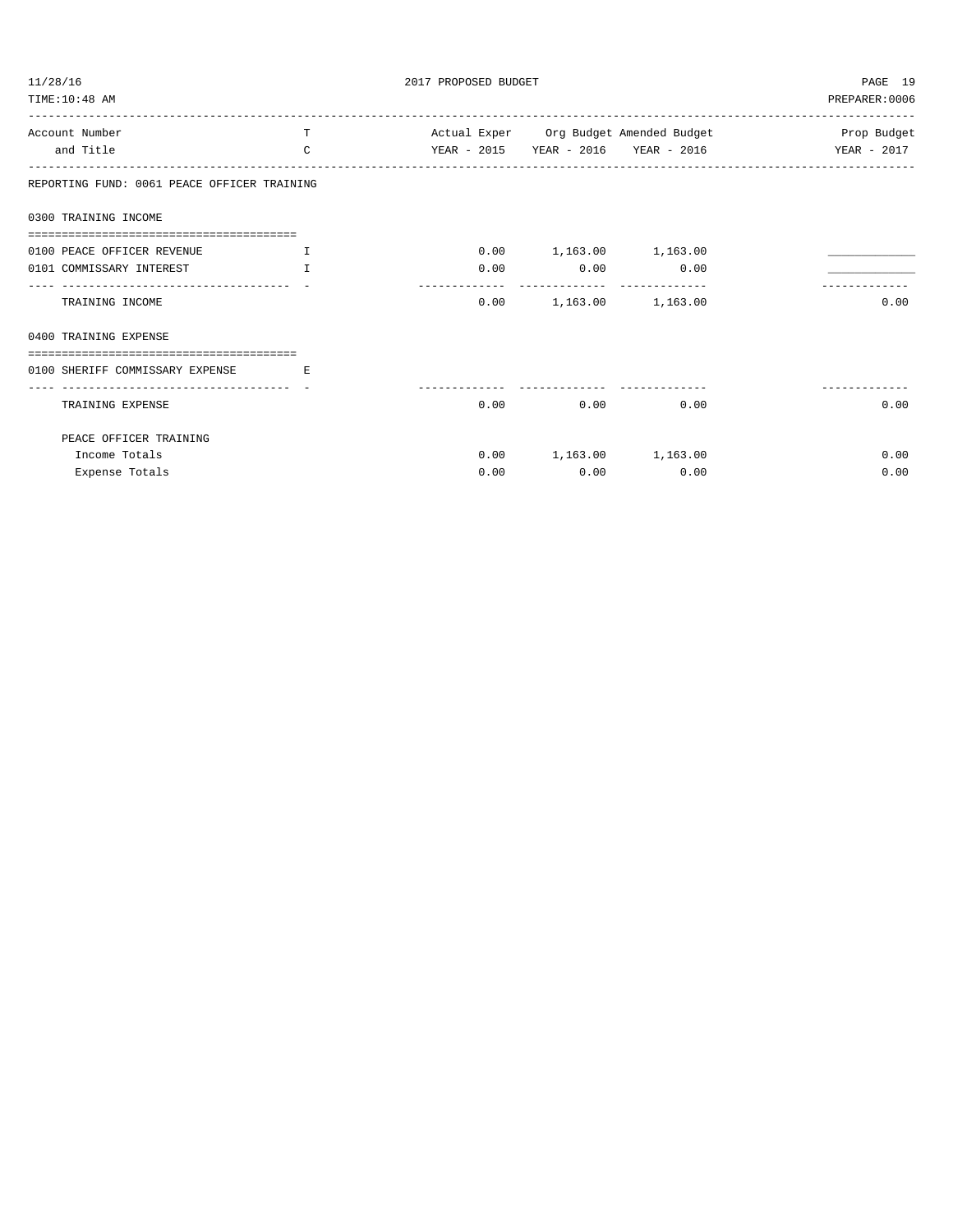| 11/28/16                                                                                   | 2017 PROPOSED BUDGET |                                                             |                             | PAGE 20 |                |
|--------------------------------------------------------------------------------------------|----------------------|-------------------------------------------------------------|-----------------------------|---------|----------------|
| TIME:10:48 AM                                                                              |                      |                                                             |                             |         | PREPARER: 0006 |
| Account Number                                                                             | $T$ and $T$          | Actual Exper Org Budget Amended Budget National Prop Budget |                             |         |                |
| and Title                                                                                  | $\mathbf{C}$         |                                                             |                             |         |                |
| REPORTING FUND: 0070 TXDOT ROAD GRANT                                                      |                      |                                                             |                             |         |                |
| 0300 TXDOT ROAD GRANT REBENUE                                                              |                      |                                                             |                             |         |                |
| 0129 REVENUE FROM TXDOT<br>. The contract of the contract of $\mathbf I$ , and $\mathbf I$ |                      |                                                             | 47,796.05 0.00 0.00         |         |                |
| 0130 COUNTY MATCHING FUNDS                                                                 | T                    |                                                             | $0.00$ $0.00$ $0.00$ $0.00$ |         |                |
| ---------------------------------- -<br>TXDOT ROAD GRANT REBENUE                           |                      | 47,796.05                                                   | $0.00$ 0.00                 |         | 0.00           |
| 0400 TXDOT ROAD GRANT EXPENSE                                                              |                      |                                                             |                             |         |                |
| 0400 ROADWAY EXPENSES                                                                      | E.                   |                                                             | 57,365.08 0.00 0.00         |         |                |
| 0401 LEGAL EXPENSES                                                                        | E.                   |                                                             | $0.00$ $0.00$ $0.00$ $0.00$ |         |                |
| ---------------------------------- -<br>TXDOT ROAD GRANT EXPENSE                           |                      |                                                             | 57,365.08 0.00 0.00         |         | 0.00           |
| TXDOT ROAD GRANT                                                                           |                      |                                                             |                             |         |                |
| Income Totals                                                                              |                      |                                                             | 47,796.05 0.00 0.00         |         | 0.00           |
| Expense Totals                                                                             |                      | 57,365.08                                                   | 0.00                        | 0.00    | 0.00           |
|                                                                                            |                      |                                                             |                             |         |                |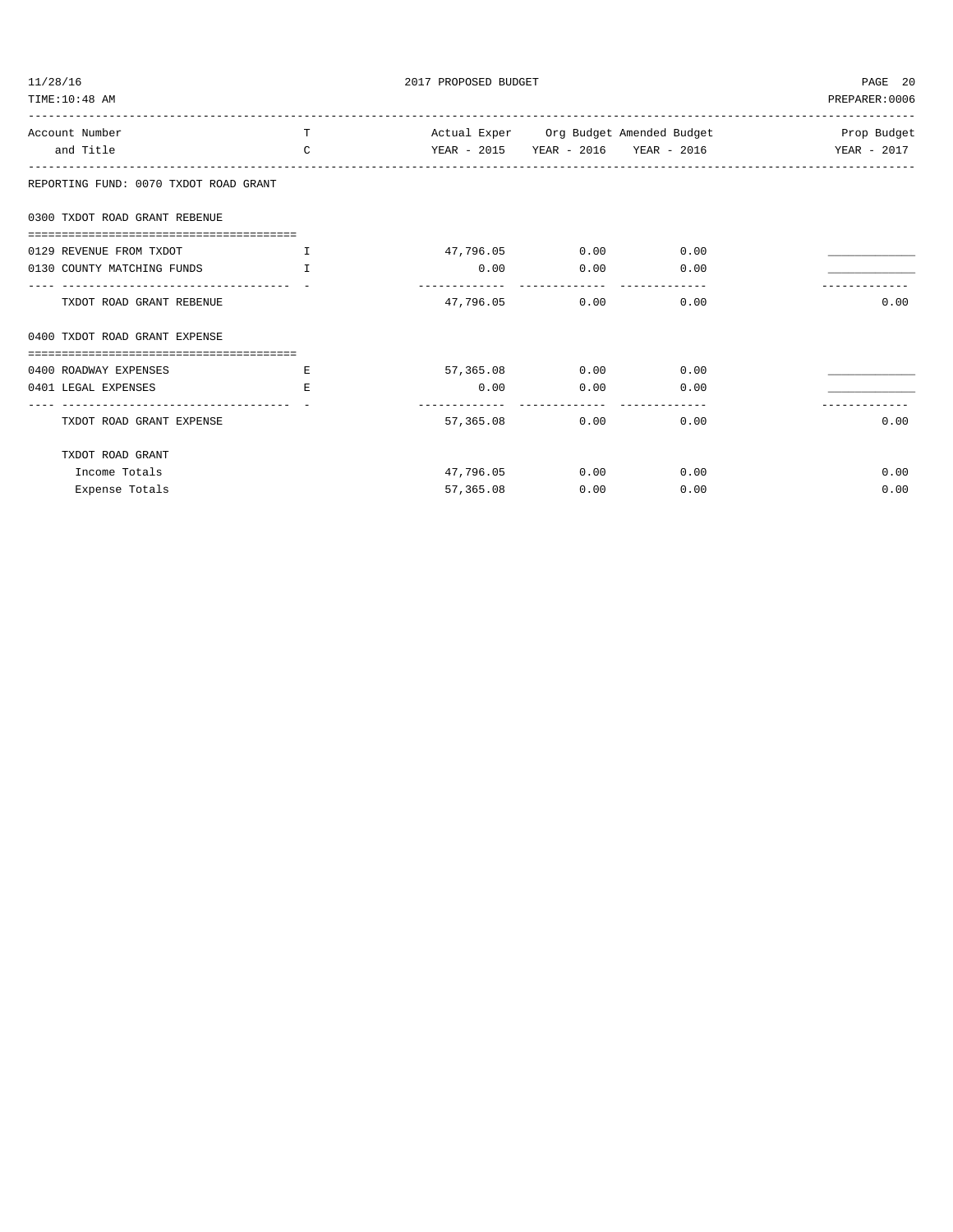| 11/28/16<br>2017 PROPOSED BUDGET<br>TIME: 10:48 AM               |               |          |                      |                                     | PAGE 21<br>PREPARER: 0006                                   |  |
|------------------------------------------------------------------|---------------|----------|----------------------|-------------------------------------|-------------------------------------------------------------|--|
| Account Number                                                   | T             |          |                      |                                     | Actual Exper Org Budget Amended Budget The Same Prop Budget |  |
| and Title                                                        | $\mathcal{C}$ |          |                      | YEAR - 2015 YEAR - 2016 YEAR - 2016 | YEAR - 2017                                                 |  |
| REPORTING FUND: 0080 TASK FORCE INDIGENT DEFENSE                 |               |          |                      |                                     |                                                             |  |
| 0300 TASK FORCE INCOME                                           |               |          |                      |                                     |                                                             |  |
| -----------------------------------<br>0100 TASK FORCE INCOME    | <b>T</b>      |          | $6,183.00$ 0.00 0.00 |                                     |                                                             |  |
| ----------------------------------<br>TASK FORCE INCOME          |               |          | 6,183.00 0.00        | 0.00                                | 0.00                                                        |  |
| 0400 TASK FORCE EXPENSE<br>===================================== |               |          |                      |                                     |                                                             |  |
| 0100 TASK FORCE EXPENSE                                          | E.            | 0.00     | 0.00                 | 0.00                                |                                                             |  |
| 0740 TASK FORCE EOUIPMENT                                        | E.            | 0.00     | 0.00                 | 0.00                                |                                                             |  |
| 0741 TASK FORCE SPECIAL SUPPORT                                  | E.            | 0.00     | 0.00                 | 0.00                                |                                                             |  |
| TASK FORCE EXPENSE                                               |               | 0.00     | 0.00                 | 0.00                                | 0.00                                                        |  |
| TASK FORCE INDIGENT DEFENSE                                      |               |          |                      |                                     |                                                             |  |
| Income Totals                                                    |               | 6.183.00 | 0.00                 | 0.00                                | 0.00                                                        |  |
| Expense Totals                                                   |               | 0.00     | 0.00                 | 0.00                                | 0.00                                                        |  |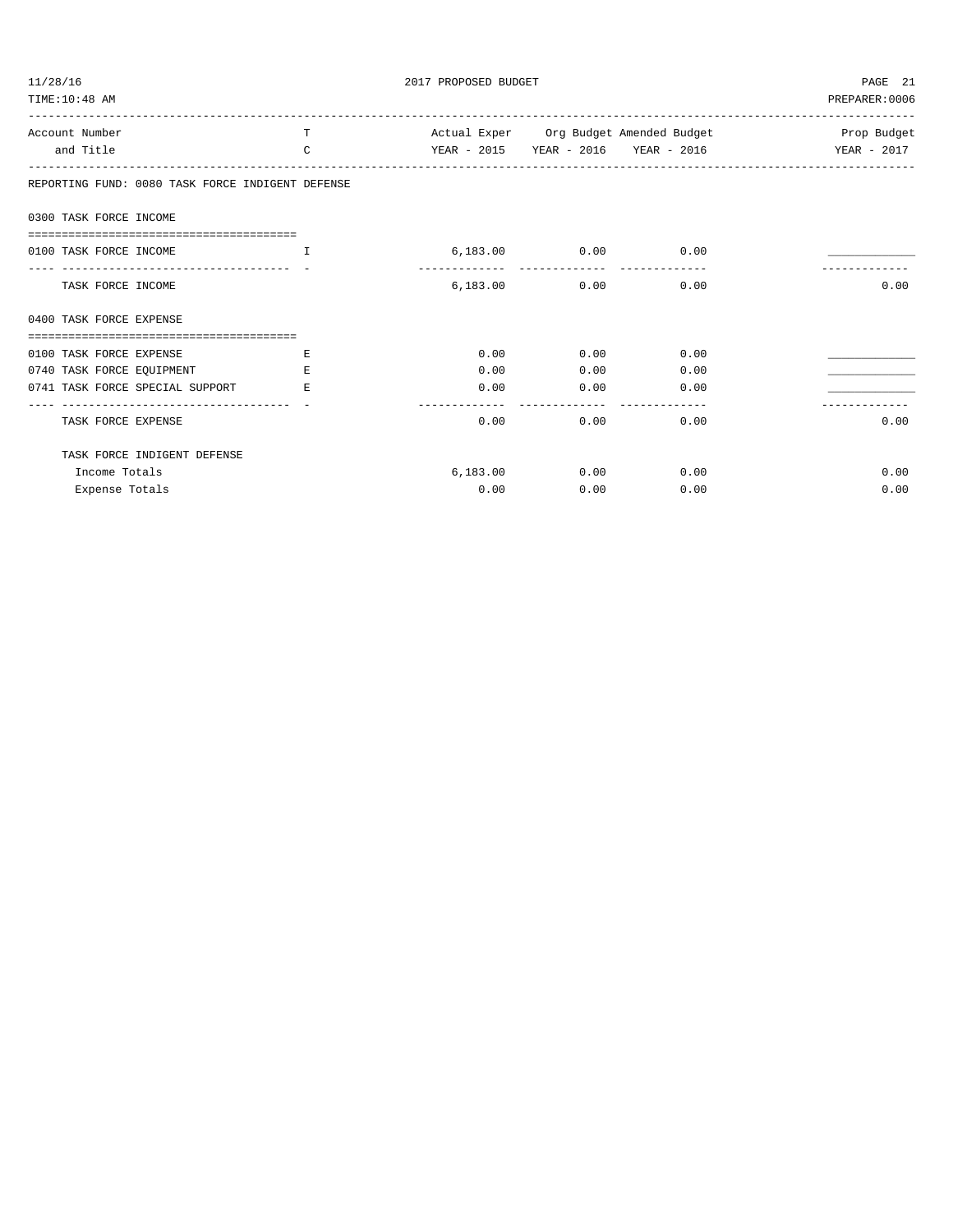| 11/28/16<br>TIME: 10:48 AM               | 2017 PROPOSED BUDGET |                       |      | PAGE 22<br>PREPARER: 0006 |                                                                     |
|------------------------------------------|----------------------|-----------------------|------|---------------------------|---------------------------------------------------------------------|
| Account Number                           | T.                   |                       |      |                           | Actual Exper Org Budget Amended Budget National Company Prop Budget |
| and Title                                | $\mathcal{C}$        |                       |      |                           | YEAR - 2015 YEAR - 2016 YEAR - 2016 YEAR - 2017                     |
| REPORTING FUND: 0090 CAPITAL OUTLAY FUND |                      |                       |      |                           |                                                                     |
| 0300 CAPITAL OUTLAY INCOME               |                      |                       |      |                           |                                                                     |
| 0100 FEE RECEIPTS                        | $\mathbf{T}$         | 0.00                  | 0.00 | 0.00                      |                                                                     |
| 0101 SALE RECEIPTS                       | $\mathbb{T}$         | 0.00                  | 0.00 | 0.00                      |                                                                     |
| 0102 TRANSFERED FROM GENERAL             | $\mathbb{T}$         | 0.00                  | 0.00 | 0.00                      |                                                                     |
| 0103 TRANSFERED FROM ROAD & BRIDGE T     |                      | 0.00                  | 0.00 | 0.00                      |                                                                     |
| CAPITAL OUTLAY INCOME                    |                      | $\frac{1}{2}$<br>0.00 | 0.00 | 0.00                      | 0.00                                                                |
| 0400 EXPENSE                             |                      |                       |      |                           |                                                                     |
|                                          |                      |                       |      |                           |                                                                     |
| 0410 CAPITAL OUTLAY                      | E.                   | 0.00                  | 0.00 | 0.00                      |                                                                     |
|                                          |                      |                       |      |                           |                                                                     |
| <b>EXPENSE</b>                           |                      | 0.00                  | 0.00 | 0.00                      | 0.00                                                                |
| CAPITAL OUTLAY FUND                      |                      |                       |      |                           |                                                                     |
| Income Totals                            |                      | 0.00                  | 0.00 | 0.00                      | 0.00                                                                |
| Expense Totals                           |                      | 0.00                  | 0.00 | 0.00                      | 0.00                                                                |